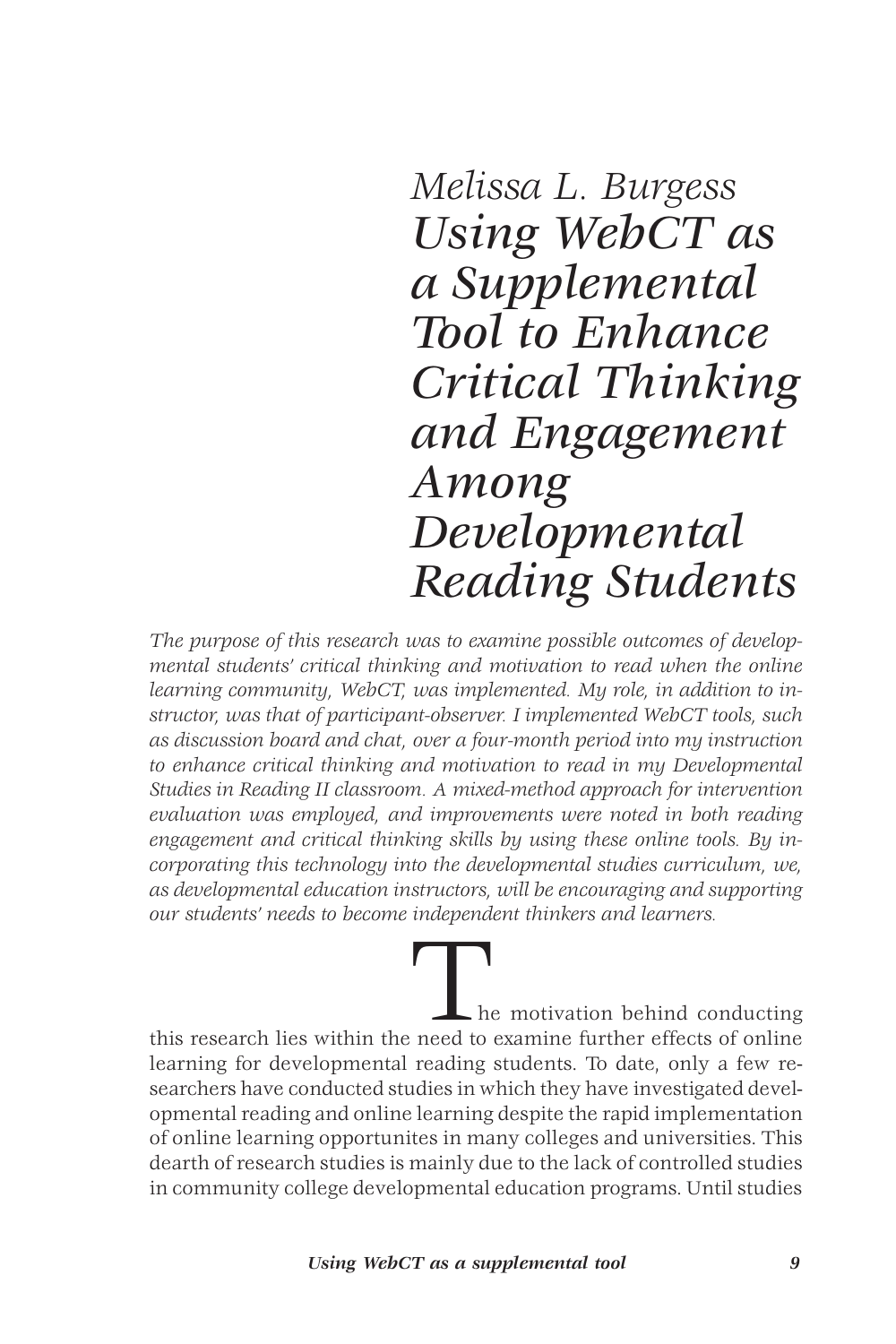are conducted, developmental education programs are adopting promising instruction by other community colleges and universities that have found them to be successful (Perin, 2005). Implementation preceding research could come at a costly price to developmental reading students in terms of learning and developmental education as a whole if the needed research is not conducted.

## Developmental Education and Distance Education

The National Association for Developmental Education (NADE) provides a current definition of developmental education, a field that has dramatically changed over the last 10 years:

Developmental education is a field of practice and research within higher education with a theoretical foundation in developmental psychology and learning theory. It promotes the cognitive and affective growth of all postsecondary learners, at all levels of the learning continuum. Developmental education is sensitive and responsive to individual differences and special needs among learners. Developmental education programs and services commonly address academic preparedness, diagnostic assessment and placement, development of general and discipline-specific learning strategies, and affective barriers to learning. (NADE, 2007, "Definition of Developmental Education," p. 1)

Concomitant with this definition, Boylan (2002) suggested that colleges should give developmental students a variety of course experiences and not limit their learning to one mode of delivery. Other researchers have expanded this suggestion with the contention that students today must have computer knowledge to succeed in college and beyond. Leu, Kinzer, Coiro, and Commack (2004) stressed the importance in our global economy of equipping students with "new literacies" that support social communication and use of communication technologies where possessing these skills in our world today are vital. Leu et al. defined new literacies as

the skills, strategies, and dispositions necessary to successfully use and adapt to the rapidly changing information and communication technologies and contexts that continuously emerge in our world and influence all areas of our personal and professional lives. These new literacies allow us to use the Internet and other ICTs to identify important questions, locate information, critically evaluate the usefulness of that information, synthesize information to answer those questions, and then communicate the answers to others. (Leu, et al., 2004)

The communicative, social nature of online learning allows students to utilize and enhance these important skills.

According to a 2000-2001 report by the National Center for Education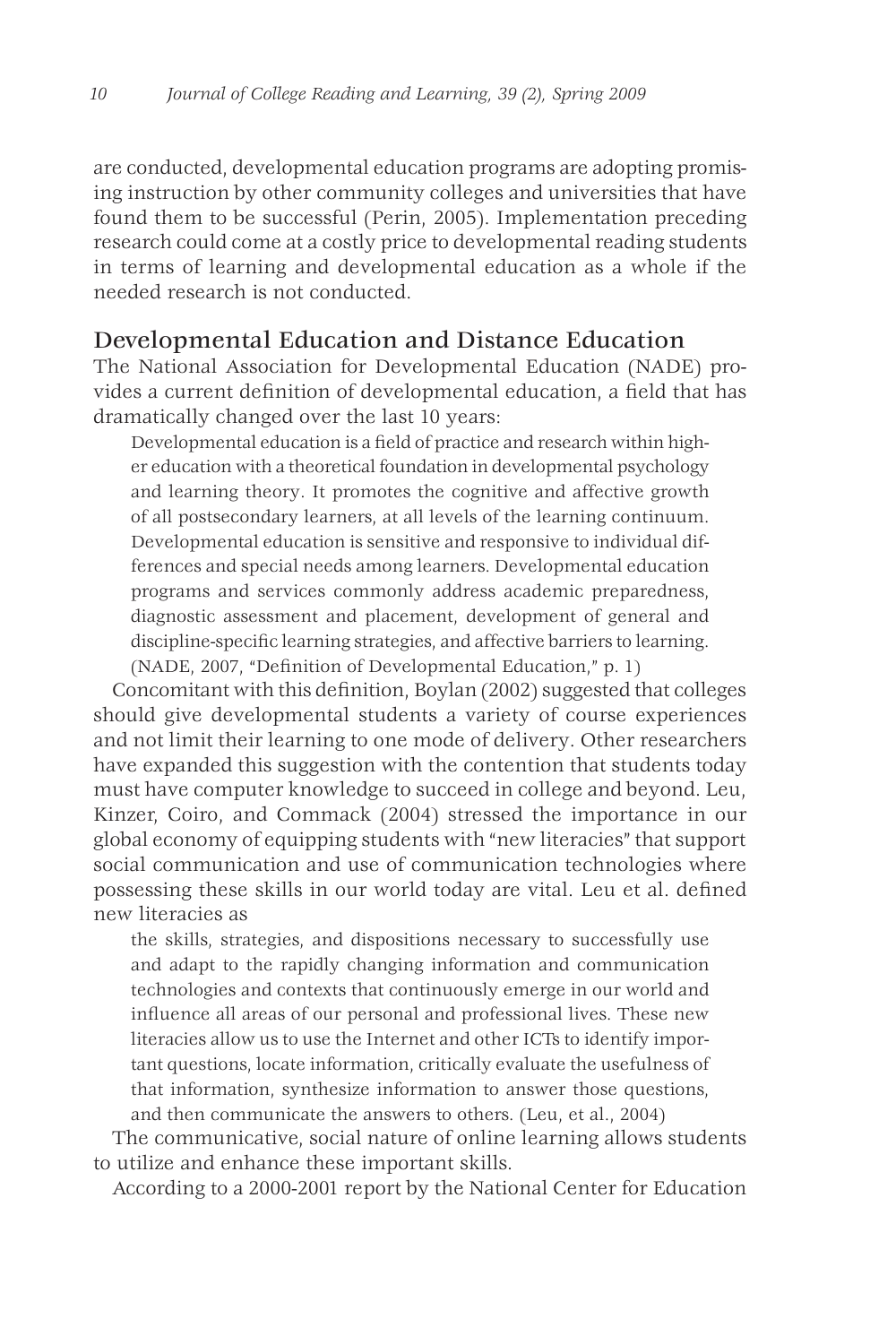Statistics (NCES, 2003), 13% of all institutions offered developmental courses through distance education. The following is a breakdown of institutions offering developmental education through distance education: 25% of public 2-year colleges, 8% of public 4-year institutions, and 4% of private 4-year institutions.

Between 1995 and 2000, statistics indicated a substantial increase of distance education use in developmental education in all institutions (from 3% to 13%). Also, during this time period the proportion of public 2-year colleges offering remedial courses through distance education increased from 6% to 25%, and the proportion of public 4-year institutions increased from 4% to 8%.

In Fall 2000, 64% of the institutions overall used Internet courses using asynchronous communication as a primary mode of delivery for remedial instruction. It can safely be assumed that these numbers have increased from 2000 until now and will continue this ascending trend.

Despite the rise in online developmental education, implementation has been a concern for many in developmental education due to apprehensions relating to (a) attrition rates, (b) prior knowledge to utilize effectively the technology, and (c) the independent nature of this type of learning (Petrides, 2006). However, recently researchers have suggested that online learning yields student success in a number of areas. Wadsworth (2007), in a study of online developmental mathematics, reported that study skills instruction increased student success rates and that the autonomy of this particular learning environment supported students' motivation to learn. Lee (2007), in a study of online collaborative case study learning, demonstrated that critical thinking skills can be achieved through online case study instruction. The collaborative nature of online discourse afforded the opportunity to glean varying perspectives. Osterman's (2005) comparison of online versus traditional instruction in a developmental reading course established that the results were not statistically significant between the success and completion for both learning environments. Many students in the course gained enough self-confidence in their newfound technology skills that they invested in computers with the hope of continuing their learning success. Caverly and Peterson's (2005) look at building literacy through online discussions forums indicated that online interaction sets the stage for social presence, cognitive presence, and teaching presence, thus building the necessary college literacy skills that many developmental education students need. Students perceived increased time management skills and ability to read text more accurately in Krech's (2001) study with online developmental writing students. These important self-regulatory skills ultimately afforded them the opportunity to become independent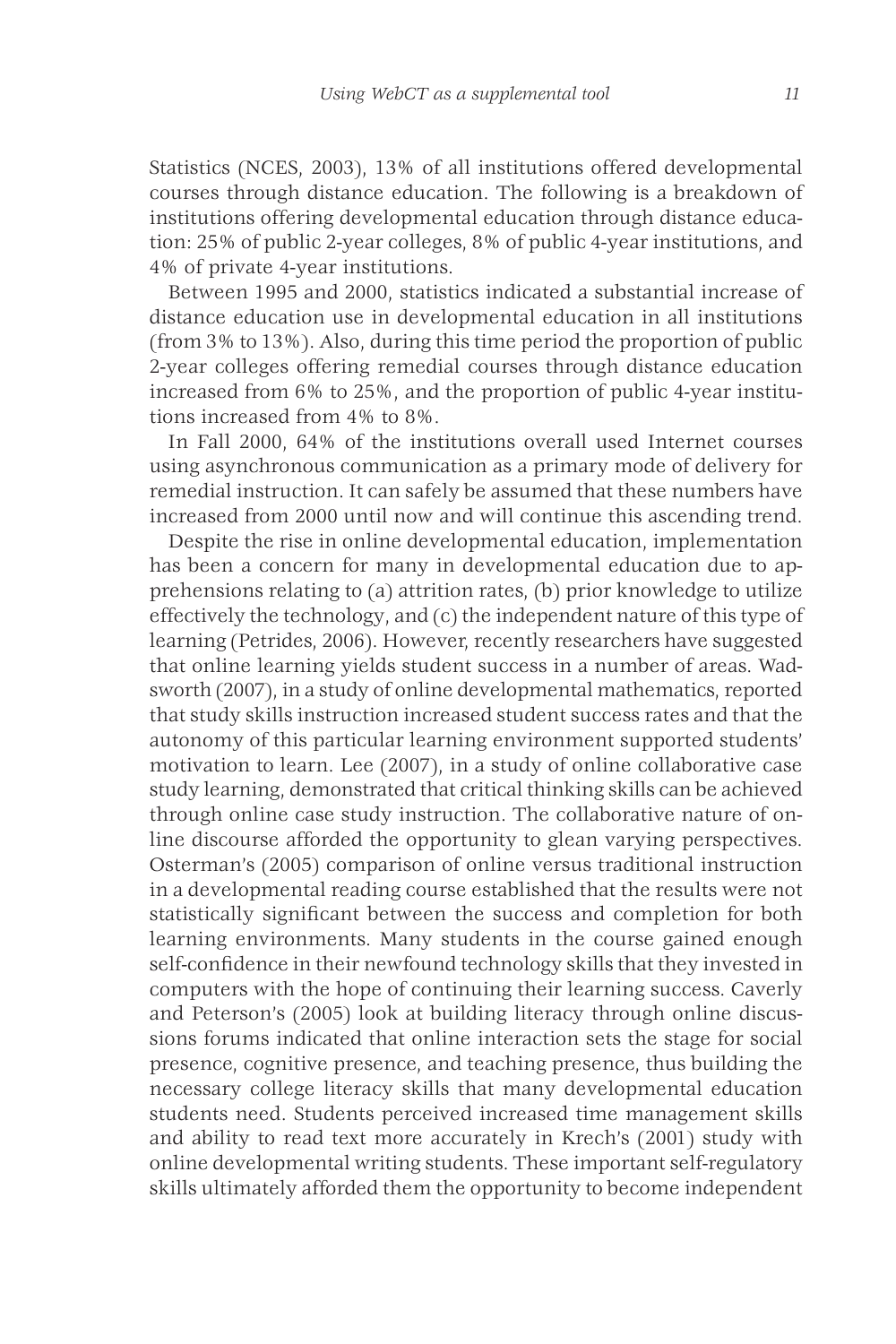learners in charge of their own learning. Researchers have shown that self-regulation is vital for developmental education students, as it serves as the foundation for support in learning, motivation, and performance (Pintrich & Garcia, 1994).

# Characteristics of the Developmental Reading Students

Students who have been tested into a developmental reading course often need study strategies and reading skills necessary to deeply comprehend college texts (Elder & Paul, 2004). Not only are they not prepared for the rigors of college text reading, but they are also ill-prepared for other life challenges that require skills in reading. Researchers noted that underprepared students who successfully pass a developmental reading course "experience significantly greater success in college over the long term compared to similarly underprepared students who either do not take, or do not pass, such a course" (Cox, Friesner, & Khayum, 2003, p. 189). Developmental reading students who were explicitly taught reading strategies showed more academic success than those who did not receive explicit instruction. Students were also able to transfer the skills learned to college courses requiring intensive reading (Caverly, Nicholson, & Radcliffe, 2004).

Currently, there are estimates that "40% of first-time students entering the average community colleges are underprepared for college-level work" (National Center for Educational Statistics, 2003). Figure 1 shows the demographics of developmental education students:

education demographic profiles typically include gender, ethnicity, enrollment status, age, level of deficiency, commuter status, and socioeconomic status.

Women make up over half of all developmental students, and the overall average age of developmental education students is 24 (Saxon & Boylan, 2004).

It is also clearly evident, according to this figure, that poverty is a significant characteristic, and researchers have shown "a strong correlation between poverty and academic under-preparedness" (Lavin & Hyllegard, 1996; McCabe & Day, 1998). According to the Texas State Data Center and Office of the State Demographer Web site, it is projected that by 2010, Hispanics will be the fastest growing population needing these courses.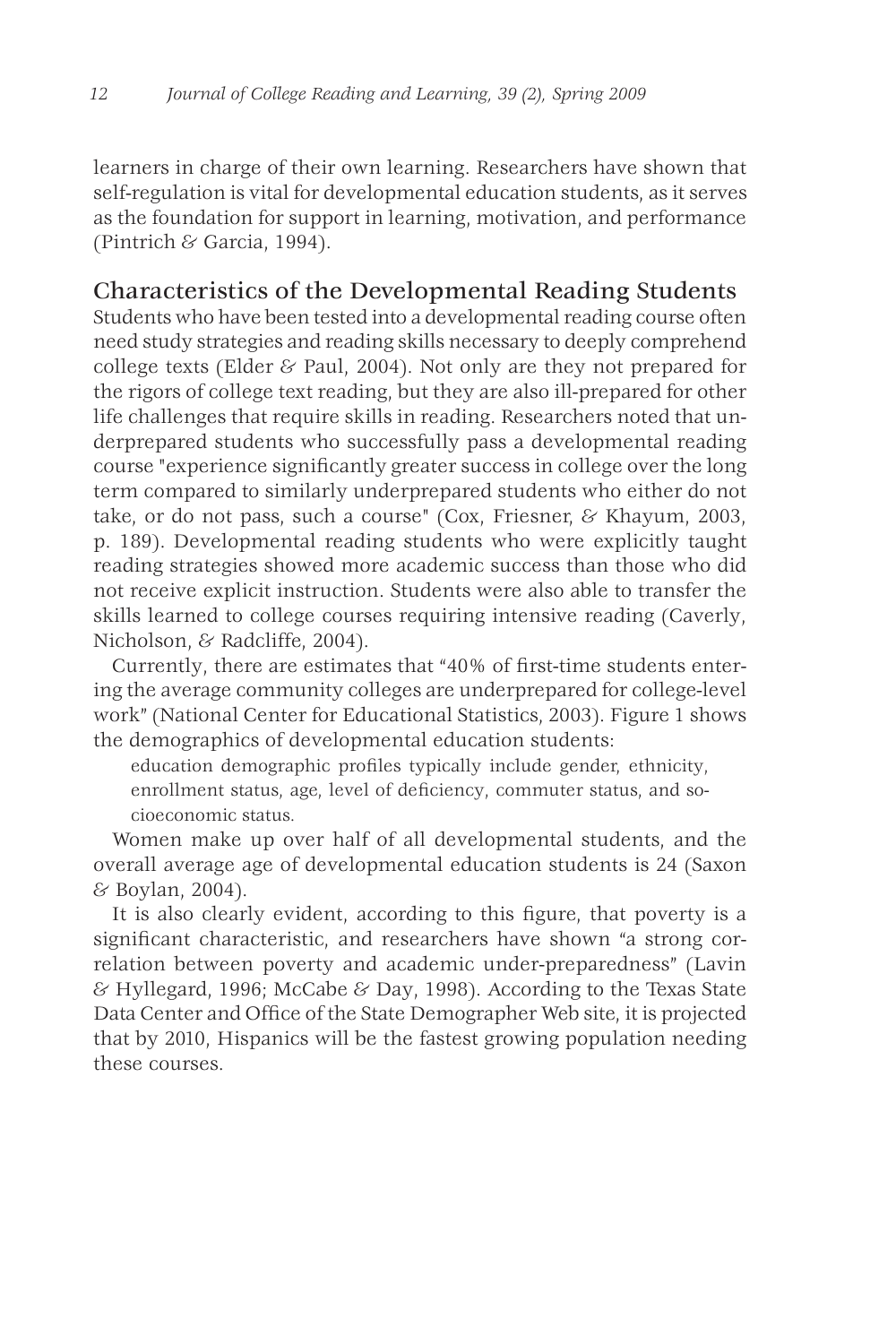| Students                  | Gender |
|---------------------------|--------|
|                           |        |
| Female                    | 55%    |
| Male                      | 45%    |
| Average age               | 24     |
|                           |        |
| Race                      |        |
|                           |        |
| White                     | 67%    |
| African American          | 23%    |
| Hispanic                  | 6%     |
| Asian                     | 3%     |
| American Indian           | 1%     |
|                           |        |
| Married                   | 25%    |
| Income Less than \$20,000 | 54%    |

*Figure 1 Demographic characteristics of community college developmental students*

*Note.* The data in the column are from the National Center for Educational Statistics, 1996. Adapted with permission.

# Motivation and Critical Thinking Skills of Developmental Reading Students and Online Learning

In what ways can online learning facilitate engagement? In Flippo's (2001) study of research conducted by reading experts, it was found that access to reading materials, opportunities for self-selection, and social interactions about text were all important in fostering reading engagement. Gambrell (2006) suggested that technology can develop these characteristics. Despite research yielding comparable motivation levels of developmental education students to that of regularly-admitted college students (Ley & Young, 1998), in the *specific* area of developmental reading, the lack of motivation to read is a common issue and students need to be encouraged to acknowledge the value of their education to change this behavioral pattern (Fry & Ecung, 1998). In Moore's (2007) research on academic motivation and performance of developmental education biology students, lack of motivation was attributed to lack of academic skills and related experiences of traditional students. He further asserted that student choice in completing academic tasks directly related to motivation and, therefore, "any means that increase at-risk students' motivation and engagement should be pursued" (p. 32). Furthermore,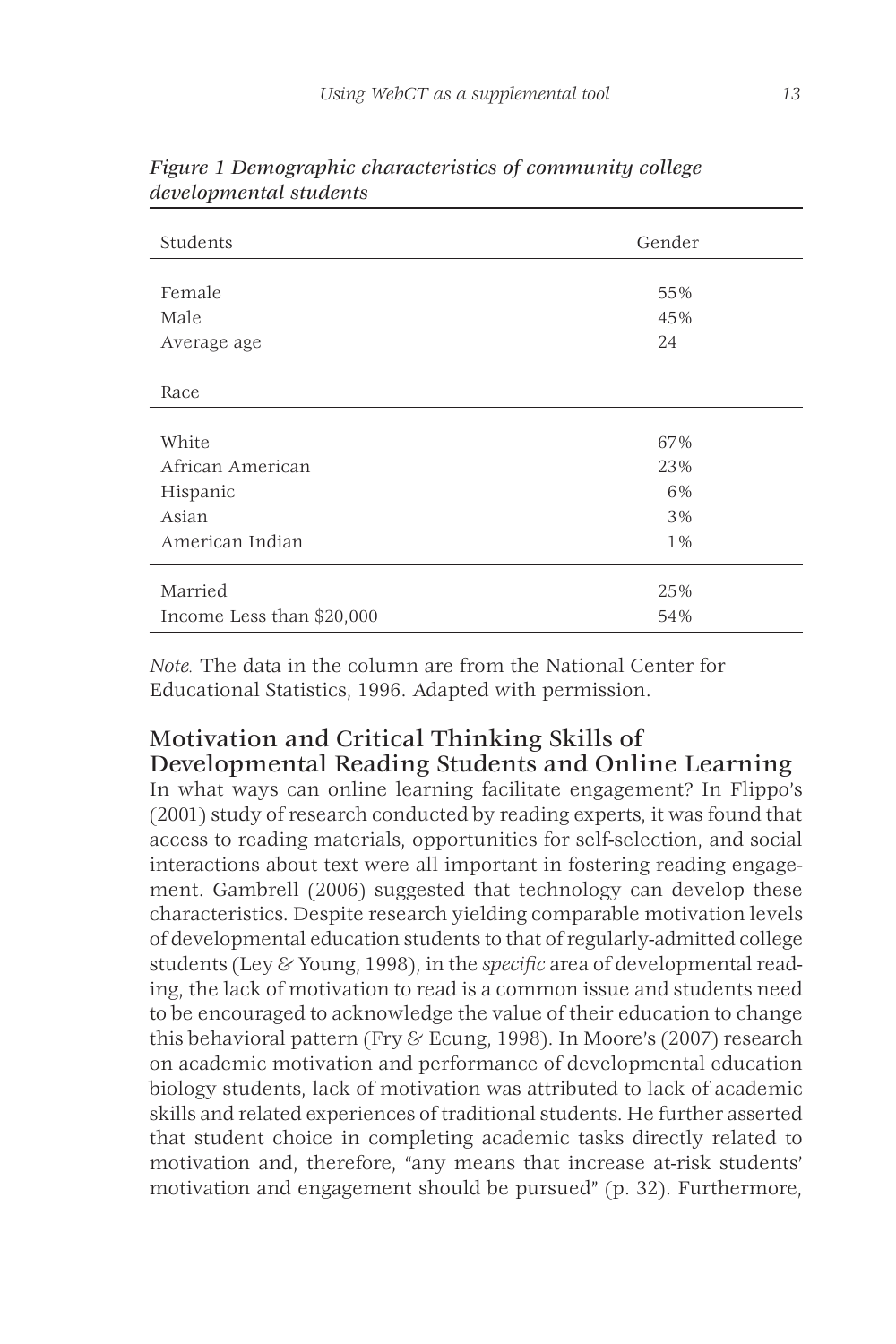Lowery and Young (1992) suggested that developmental educators should provide students with instruction that is interesting and that will serve as a catalyst for self-directed learning. Both stimulating learner interest and offering instructional options are motivational strategies that are suggested and encouraged in developmental education.

Using distance education tools, such as discussion board and chat, has been shown to stimulate learner interest, thereby increasing motivation to learn. Specifically, interest has been demonstrated in online environments that are interactive—where students actively engage with others, hence refining, adding or creating new knowledge (Beeghly, 2005; Johnston, Killion, & Omomen, 2005; Pallof & Pratt, 2003). When students are actively involved, they are able to understand and apply what they have learned in real world situations (Eble, 1988). This understanding and application ultimately provides authentic reasons for learning, thereby creating student motivation and excitement to learn (Quitadamo & Brown, 2001). When students are interested in a topic or situation, they are likely to "process information in a meaningful, organized, and elaborative fashion—for instance, by relating it to things they already know, interrelating ideas, drawing inferences, forming visual images, generating their own examples, and identifying potential applications" (Hidi & Anderson, 1992, p.23).

Online learning also has been demonstrated to promote critical thinking skills—which are also cited as important skills that developmental readers need (Lee, 2007). Scriven and Paul (2004) defined critical thinking as analysis, synthesis, and application of learned information to various situations. Lee (2007) posited, "The ability to think critically is needed in this revolutionary age of technology change. Among the essential skills required to close the gap between the knowledge and skills students learn in schools and those required to function effectively in the workplace and community is the ability to think critically (p. 82).

When students are asked to apply and reflect on what they learn, they retain more content (Bereiter & Scardamalia, 1989). Smith, Ferguson, and Caris (2001) asserted that contrary to intuition, current Web-based online college courses are not an alienating, mass-produced product. They are a labor-intensive, highly text-based, intellectually challenging forum which elicits deeper thinking on the part of the students and which presents, for better or worse, more equality between instructor and student. Initial feelings of anonymity notwithstanding, over the course of the semester, one-to-one relationships may be emphasized more in online classes than in more traditional face-to-face settings (p. 4).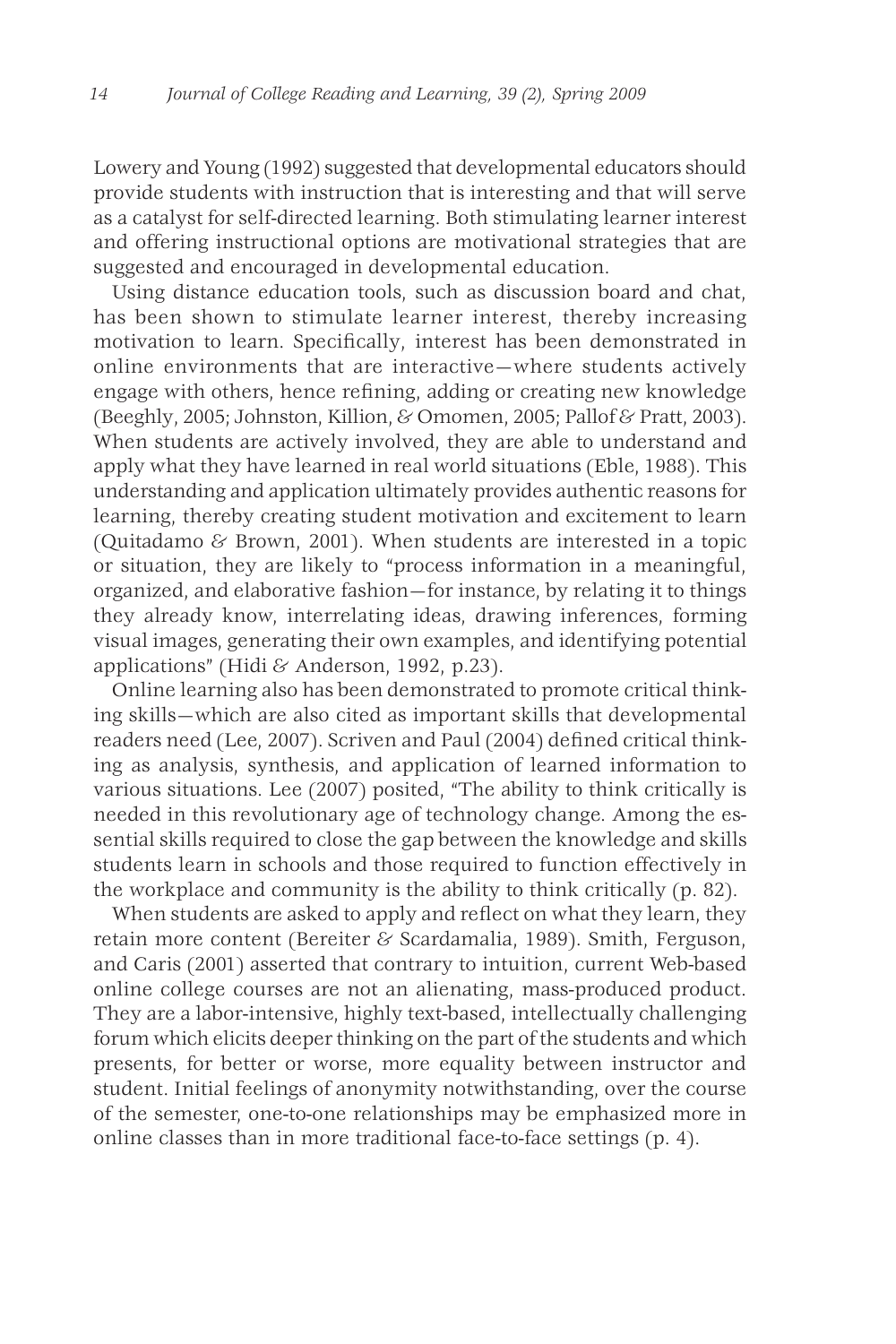## Course Design and WebCT Tool Description

Good practice. For this research, I have drawn support for the course design from the Seven Principles for Good Practice in Teaching and Technology (Testa, 2000). These principles emphasize student-faculty contact, student-student collaboration, active learning, prompt feedback, time on task, high expectations, and respect for diverse talents. The underlying presupposition guiding these principles is that by incorporating these into instruction, learning will occur (Frederickson, Pickett, & Shea, 2000).

By using WebCT discussion board and chat tools coupled with proper guidance and instructional direction, students are able to contemplate collaboratively and critically analyze course material and discussion topics. This higher-level learning, in turn, leads to active and interactive learning, which is an important component in the learning process.

To lay the foundation for the desired results of this research, it was necessary to design instruction incorporating both WebCT discussion board and chat sessions throughout much of the semester in addition to regularly-held traditional classes.

The course was taught using a hybrid online model. The hybrid online model gives flexibility with classes and increases interaction and contact among students (Garnham  $\&$  Kaleta, 2002). This model illustrates the learner-centered nature of a hybrid class and serves as a solid foundation for introducing developmental students to online learning. See *Figure 2* below to view the dynamic nature of faculty-student interaction as well as student-student interaction.



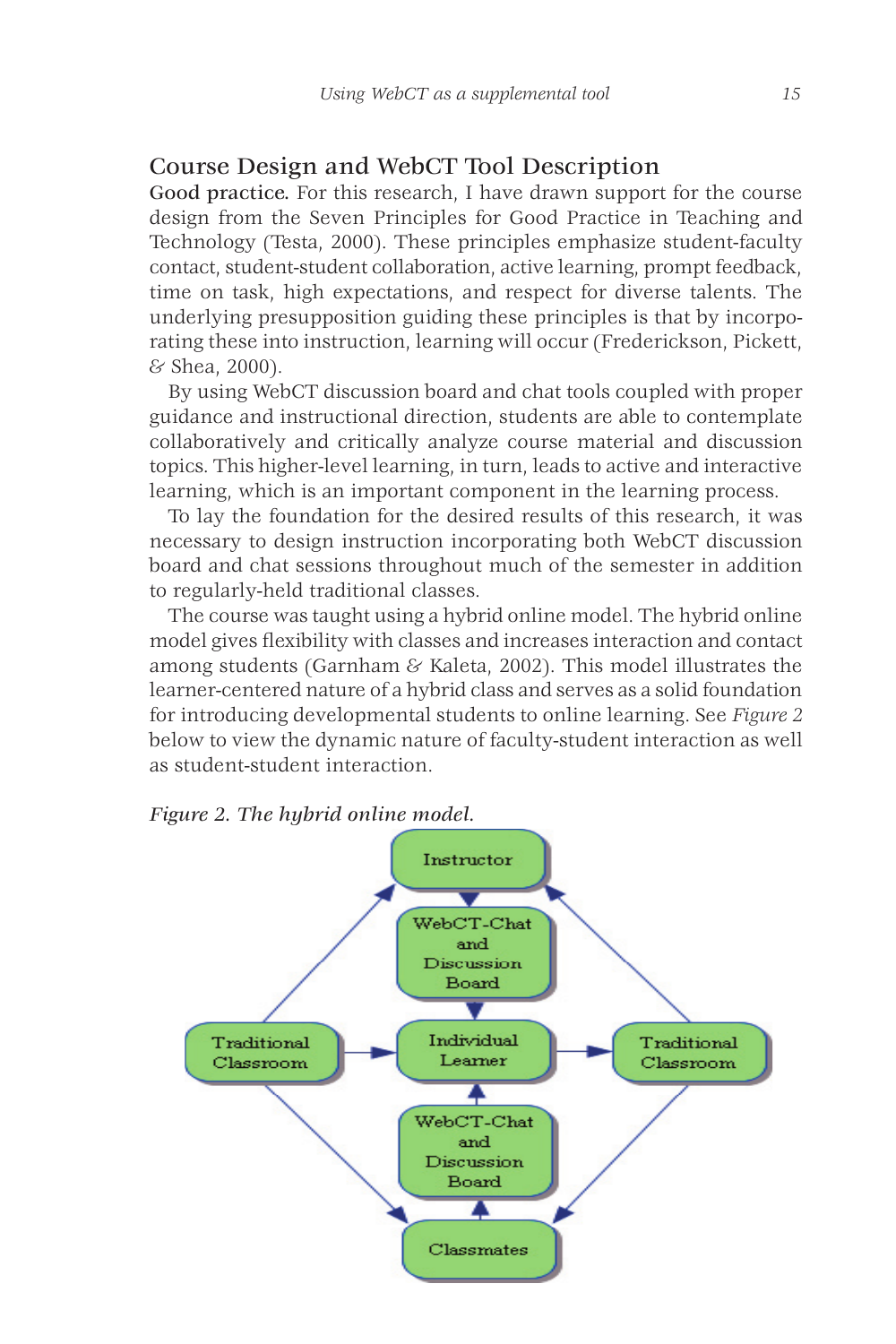I decided to use the backward design approach described by Wiggins and McTighe (2005). This curriculum design encourages the instructor to plan a course from the end to the beginning. It is effective in yielding specific results and can be utilized to plan a lesson, a study unit, or an entire course (Wiggins  $\&$  McTighe, 2005). By following the backward design approach, I was able to design my course with the end result in mind: having my students motivated to read and having all or most of my students being able to understand and critically think about what they read.

Designs, management, and strategies in synchronous and asynchronous learning are good indicators of online learning success (Tu, 2003). If the design of an online course is easy for the student to navigate and implements clear, well-defined objectives for learning, students tend to feel comfortable with this mode of learning. Whereas chat sessions create a means for electronic communication (Martyn, 2003), the quality of chat interaction depends heavily upon the instructional delivery (Roberson & Klotz, 2001). Hence, by keeping chat sessions small in size (four to five students), I was able to monitor my students' engagement in inductive reasoning and understanding.

Discussion board. Discussion board provided an asynchronous communicative forum where students could work collaboratively and share thoughts and ideas. In traditional classrooms, time constraints and divided attentions sometimes prohibit in-depth discussions. By using the discussion board tool, students benefit in many ways. They have (a) "think time" before responding, (b) the opportunity to respond thoughtfully without interruptions, (c) opportunities to read other classmates' responses and think about them before responding, and (d) opportunities to converse without limits with fellow classmates (Lindsey-North, 2000, p. 4). Students have the ability to think and reflect on what they post to the discussion board, thereby increasing the quality of discussion.

Chat. The chat tool on WebCT is delivered synchronously, allowing students and teacher to discuss, converse, and share ideas. According to D'Eca (2003), different types of interactions are evident in chat sessions: (a) student-to-student (generates sharing of personal experiences, viewpoints, etc.), (b) student-to-teacher (allows for individual or group help), and (c) student-to-online-resource (encourages timely analysis and discussion of materials online). Other advantages included exercising communication skills and etiquette, expressing ideas and receiving immediate feedback, developing personal (independence and autonomy) and interpersonal skills (helping, discussing, debating, suggesting), and establishing time management skills (arriving to session on time). Both discussion and chat also encouraged students who are were typically shy in the traditional classroom to actively participate.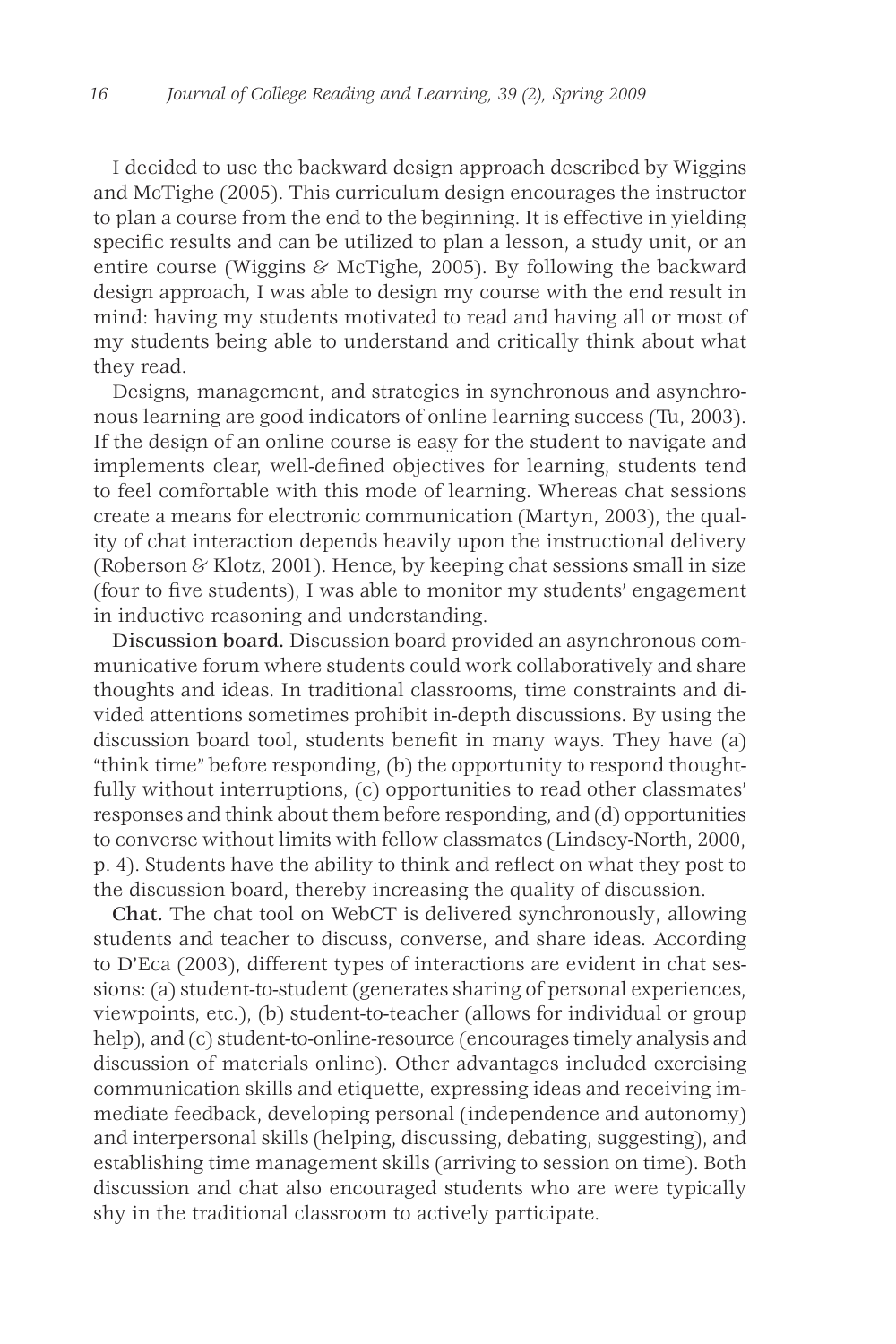### Disadvantages of Chat and Discussion Board Tools

Some of the documented issues with discussion board and chat include (a) organizing chat times around busy schedules; (b) Internet access at home; (c) previous exposure and use of computers; (d) computer glitches (i.e., DSL, dial-up); and (e) cost (as more and more institutions use hybrid courses, there will be pressure to develop more computer labs) (D'Eca, 2003). College students lead busy lives with many working full or part-time jobs; therefore, trying to organize chat sessions around these schedules can be cumbersome. Some students may not have Internet access or be able to afford Internet access. However, many campuses today offer Internet-ready computer labs or free wireless connection for laptop computers. Also, by offering pre-course orientation, many of these issues can be addressed before the inception of class, thereby eliminating much of the frustration associated with computer-use.

# Identifying Engagement and Critical Thinking When Using Discussion Board and Chat Tools

Engagement. It is well established in research that a well designed online learning community creates a strong sense of community among students (Hasselbring, Lott, & Zydney, 2004). As an online instructor, it is necessary to ensure that learning is actually occurring in an online learning community. In that respect, it is important to define the depth of learning students will glean when using the discussion board and chat tools by identifying and measuring student engagement. This measurement can be achieved by examining levels of participation, student perceptions, and completion of assigned tasks.

Critical thinking. Conrad and Donaldson assert that "evaluation of critical thinking and reflection requires assessment methods that encourage individual expression" (p. 25). This evaluation was accomplished by assessing responses in chat sessions and on the discussion board with Perkins and Murphy's (2006) *Model for identifying engagement in critical thinking.* This model serves to identify indicators in four different categories: clarification, assessment, inference, and strategies that can be used by developmental reading instructors to measure critical thinking in the context of online discussions and chats. See Table 1 below.

With discussion board and chat, depth of understanding can be assessed by monitoring the conversations and recording key words or phrases indicative of higher-order thinking within these four categories.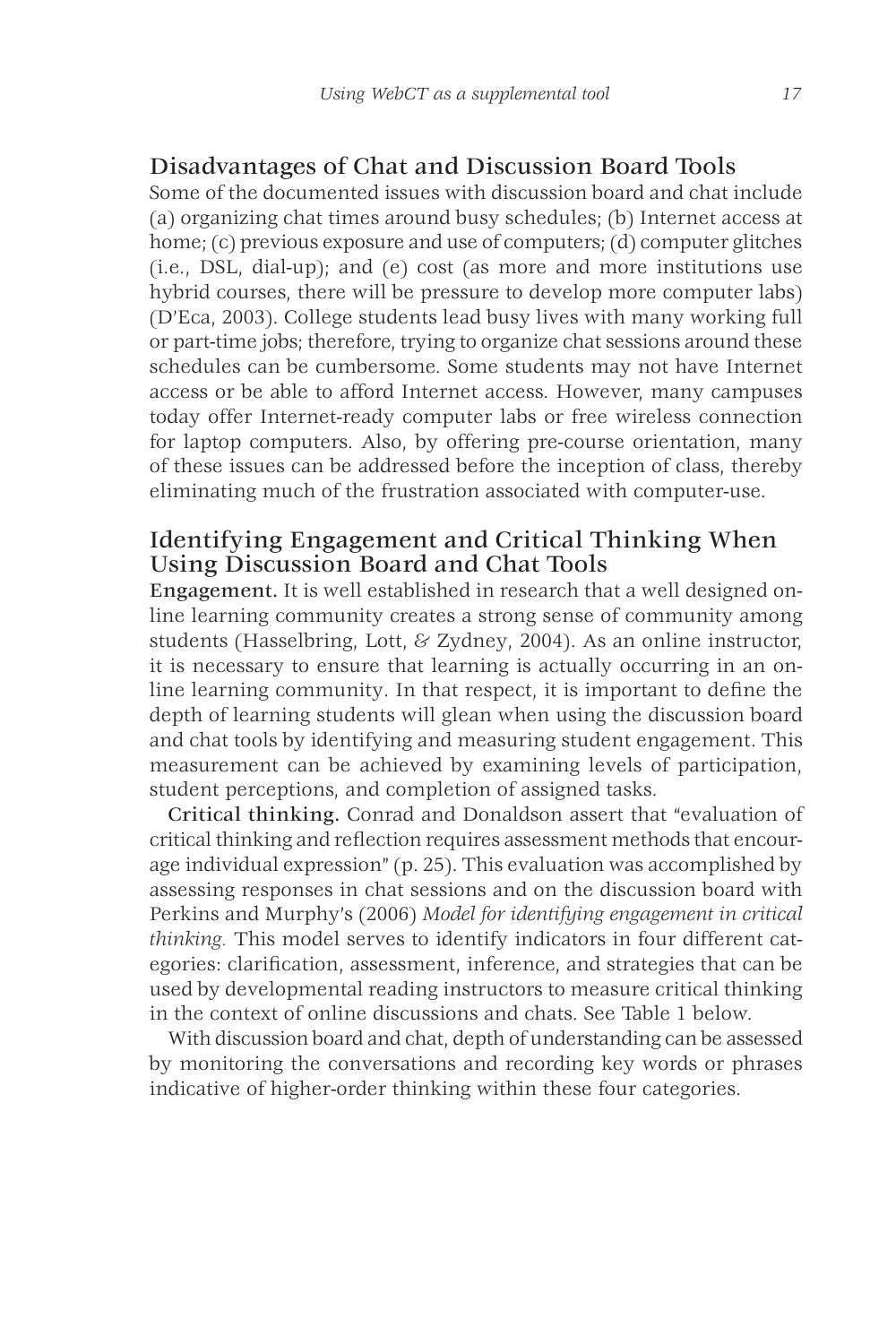### *Table 1 Model for Identifying Engagement in Critical Thinking*

#### **Clarification**

All aspects of stating, clarifying, describing (but not explaining), or defining the issue being discussed.

| Proposes an                     | Analyzes,      | Identifies      | Identifies    | Defines or criti- |
|---------------------------------|----------------|-----------------|---------------|-------------------|
| issue for debate. negotiates or |                | one or more     | relationships | cizes the defini- |
|                                 | discusses the  | underlying      | among the     | tion of relevant  |
|                                 | meaning of the | assumptions in  | statements or | terms.            |
|                                 | issue.         | a statement in  | assumptions.  |                   |
|                                 |                | the discussion. |               |                   |

#### **Assessment**

Evaluating some aspect of the debate, making judgments on a situation, proposing evidence for an argument or for links with other issues.

| Provides or asks Provides or                     |                |                | Specifies assess-Makes a value Gives evidence |           |
|--------------------------------------------------|----------------|----------------|-----------------------------------------------|-----------|
| for reasons that asks for reasons ment criteria. |                |                | judgment on for choice of                     |           |
| proffered evi-                                   | that proffered | such as the    | the assessment assessment                     |           |
| dence is valid.                                  | evidence is    | credibility of | criteria or a                                 | criteria. |
|                                                  | relevant.      | the source.    | situation or                                  |           |
|                                                  |                |                | topic.                                        |           |

#### **Inference**

Showing connections among ideas, drawing appropriate conclusions by deduction or induction, generalizing, explaining (but not describing), and hypothesizing.

| Makes appropri- Makes appropri- Arrives at a | Makes general- Deduces |               |
|----------------------------------------------|------------------------|---------------|
| ate deductions. ate inferences, conclusion.  | izations.              | relationships |
|                                              |                        | among ideas.  |
|                                              |                        |               |

#### **Strategies**

Proposing, discussing, or evaluating possible actions.

| Takes action. | Describes pos-<br>Evaluates pos- |                | Predicts out-  |
|---------------|----------------------------------|----------------|----------------|
|               | sible actions.                   | sible actions. | comes of pro-  |
|               |                                  |                | posed actions. |

Based upon the literature review, supplementing the discussion board and chat with instruction has the potential to increase engagement and critical thinking skills for developmental reading students. The design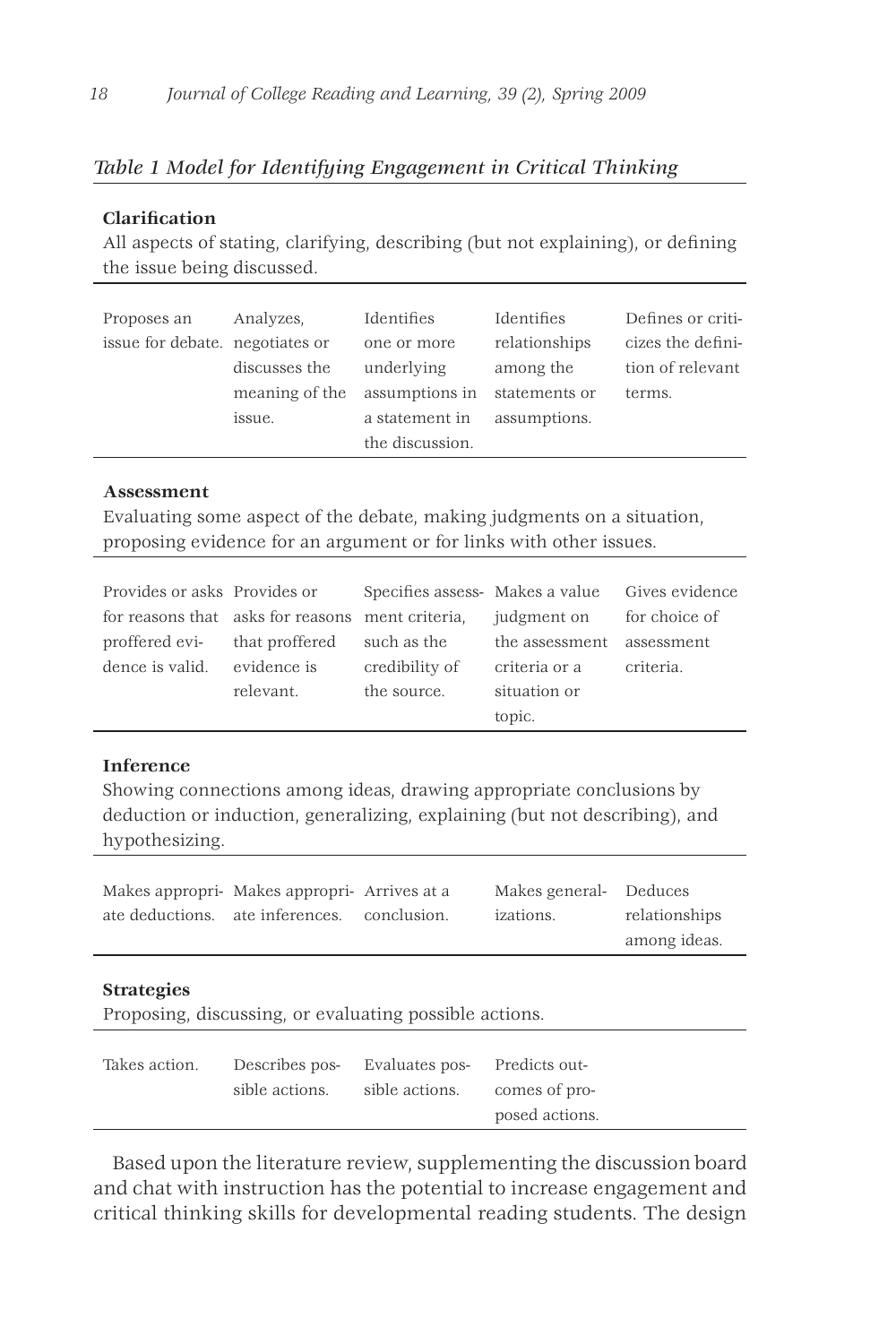and development of the course is crucial and must have catalytic components which spark active learning. Online learning holds promise as a strong influence in developmental education in both reading and writing success, and may effectively prepare developmental reading students for college-level courses and thereafter.

## Research Question

The following research question guided this study: Can chat and discussion board foster engagement and critical thinking among developmental reading students?

# Method

## *Participants*

Participants involved in this study include one section of Developmental Reading at a community college in Southeast Texas during the spring 2007 academic semester. There were initially 20 students total: 12 males and 8 females. However, 2 males dropped the course, leaving the total at 18. There were no ESL or Learning Disability students in the class. Traditional class time was held on Mondays and computer lab time to work with WebCT tools was held on Wednesdays. The division of time provided a balance where students could gradually get their feet wet with the online learning tools without feeling pressure to jump right in.

### *Design and Procedure*

Both qualitative and quantitative methods were used to categorize the research. The crux of the quantitative data included transcripts from both WebCT chat and discussion board tools. The Murphy and Perkins (2006) model was used to measure critical thinking and engagement by analyses of data from the discussion board and chat transcripts and by the number of discussion posts, respectively. Critical thinking was also measured using pre- and posttest scores taken before using discussion board and chat and after using discussion board and chat. Inter-rater reliability was utilized by recruiting three developmental reading evaluators to assess discussion board posts, pre-discussion board test scores and post-discussion board test scores. These "calibration sessions" were regularly held meetings among the developmental reading instructors to ensure consistent scoring procedures. Qualitatively, observations were recorded in weekly journals and were interwoven with interviews, which provided thorough information about the data. It also served to cross-reference the data compiled in observations. Formal and structured interviews were audio recorded, conducted individually, and then later transcribed. The survey at the end of the activities included questions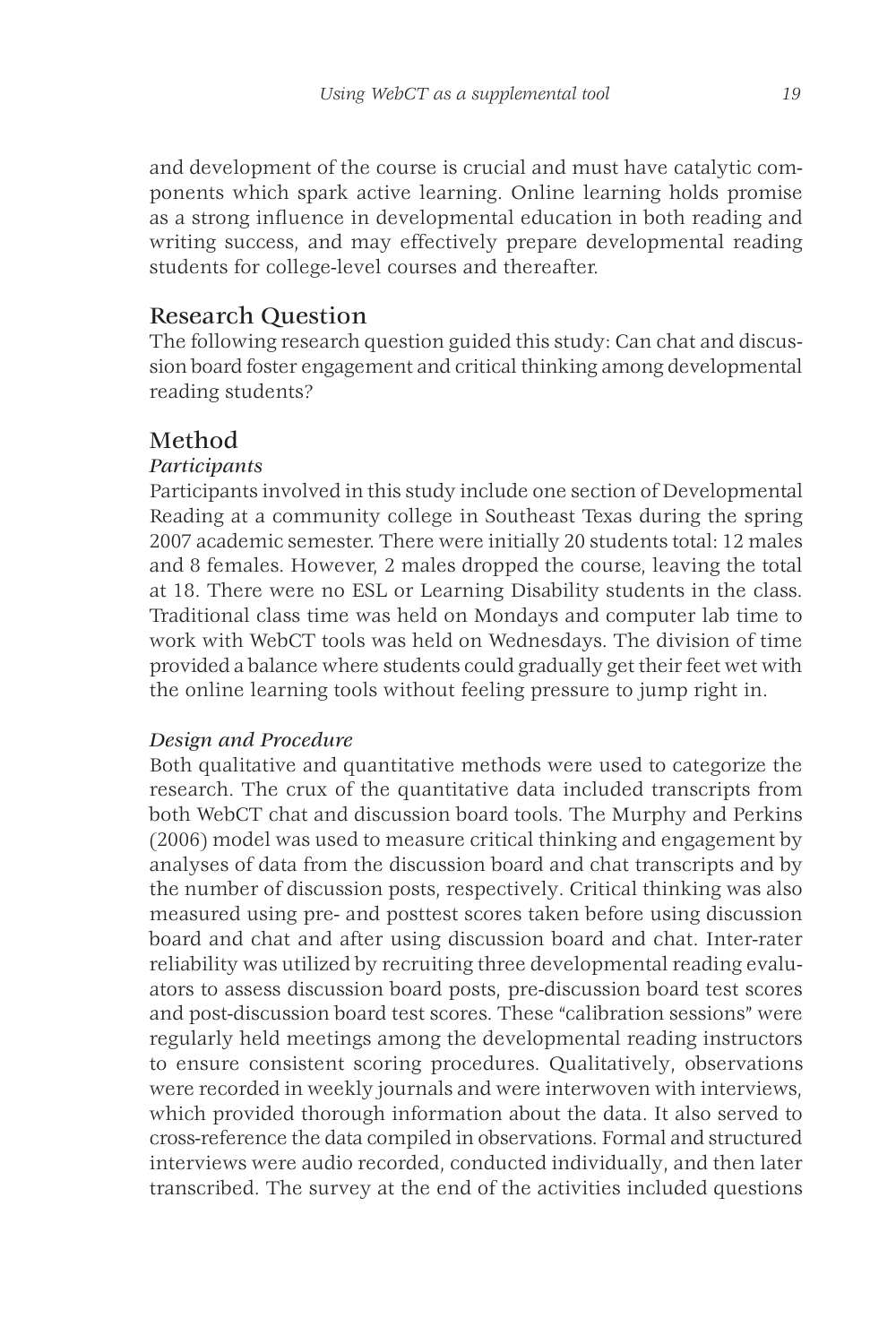reflecting student satisfaction and perceived learning using WebCT tools. Names of those persons involved in the research were changed to protect confidentiality.

A preliminary questionnaire was given at the beginning of the course. By using a questionnaire, I was able to collect large amounts of data within the time constraints of a semester. The questionnaire indicated that all of my students had a computer at home with Internet capabilities; however, none of my students had previous experience working with WebCT and most were unsure of its purpose and structure: Angie (student) said, "I'm not sure yet but I will give it a try! It would be a great thing for me personally because I get bored easily, so I like stuff that I have to figure out!"

Course preparations and adjustments. Before beginning the research, I was aware that the motivation to read and a lack of critical thinking were underlying issues with some of my developmental students. This awareness prompted the decision to supplement WebCT into my classroom. Having taken online courses myself and having a pleasant learning experience while doing so, I felt the need to see if I could provide a learning experience for my developmental students that equaled or even surpassed what I had experienced—both in learning and enjoyment. I wove activities into my course design in such a way that both critical thinking skills and motivation would be encouraged and evidenced. By trying chat and discussion board with previous semester's students and experiencing some of the "kinks," I was able to make adjustments and enhancements and proceed with the research with the following semester's students. One of the issues I encountered the previous semester was conducting chat sessions outside of classroom time. For the research group, I decided to hold chat sessions in the computer lab instead of having the students "meeting" with me outside of class. Students' scheduling conflicts with work and families caused me to change this aspect of chat and by doing so, a few of the problems were eliminated.

After the course was designed to my satisfaction and for the purpose of this study, I divided my students into four groups of five for both discussion board and chat session activities. I decided to use the same groups for both ease, consistency, and to strengthen student interaction.

Orientation and follow-up. Before engaging in any of the WebCT activities, I devoted an entire class period to introducing WebCT and its various components. I inserted a "welcome to class" video that outlined a description of the entire course, course objectives, and requirements as well as readings and materials. We visited the chat room, the discussion board, and I also showed them our Intranet email. They were fas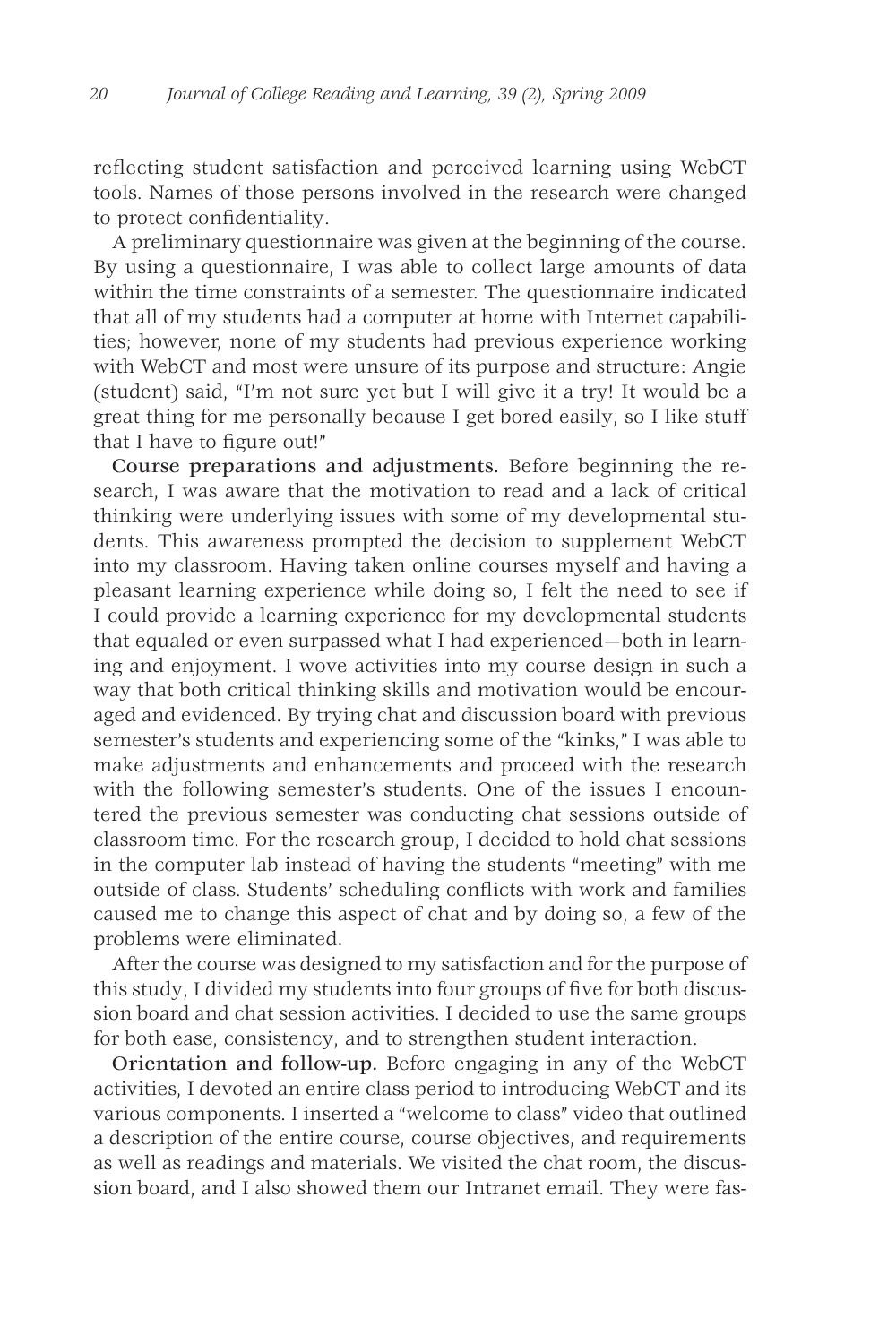cinated by knowing that they could access their grades under the tool "My Grades" at any time to keep track of their progress. By installing an assignment section where each daily assignment could be posted, students could keep informed if they happened to be absent on a certain day. By the end of class, everyone had successfully navigated the course, and I felt confident that they were comfortable using it.

I also adhered to course management tips to ensure the experience was positive for my students. I made certain to do the following on an ongoing, regular basis:

- 1. Logging onto the course everyday.
- 2. Checking and immediately responding to student email several times a day.
- 3. Grading and returning assignments, quizzes, and tests as quickly as possible.
- 4. Checking with each student periodically via WebCT to answer any questions and to see if he or she had any concerns about either the traditional class portion or the WebCT portion.

#### *Data Analysis*

Chat quiz scores (data #1). Before entering a chat session, students were required to read an assigned essay each week from one of our texts, *Essays from Contemporary Culture* by Ackley (2001). Among the four chat sessions, this research specifically focused on the essay, "Making the Grade*,*" written by Wiesenfeld. The students prepared for chat sessions by (a) reading the text and (b) taking an online quiz on the reading. Each online quiz was worth 20 points and accounted for 20% of their overall grade. Thus, after the course overview at the beginning of the semester, students understood that the quizzes comprised a good portion of their grade. These preliminary activities encouraged students to read the material in order to perform well on the quiz and then be prepared for thoughtful discussion.

Discussion board post scores (data #2). The discussion board provided space where writing skills were also used and where there was potential for further research. For discussion board activities, each group was assigned a weekly reading from *Essays from Contemporary Culture* over the course of four weeks (four readings/discussions per week). Different questions were posed to each group to answer and discuss and came from the "Reader Response" section of the essay, which represented questioning levels conducive to critical thought. Among four discussion board readings, the short story "Silence" by Watson was used for this research. There were two requirements for this reading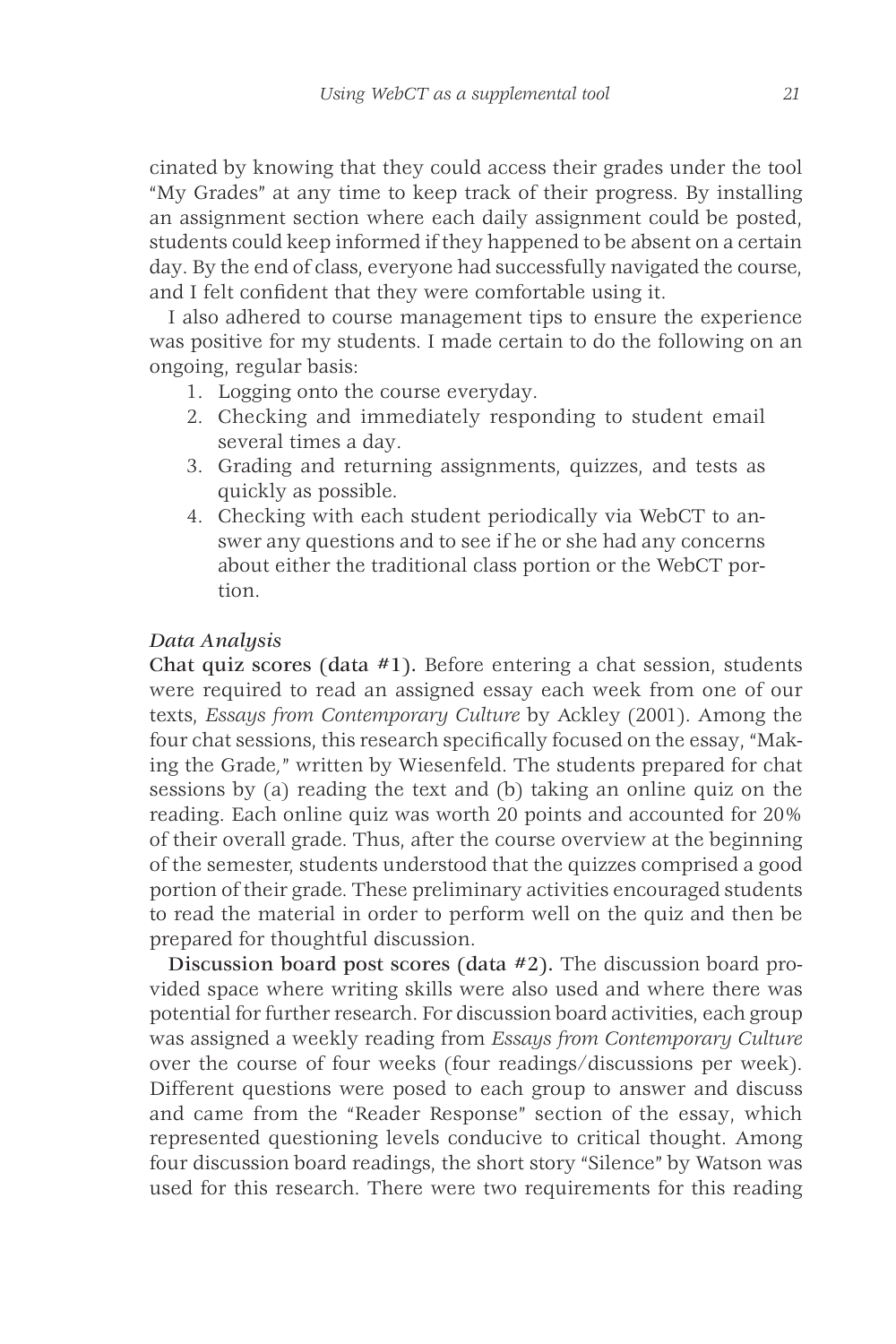assignment: (a) that the student write a well-developed posting to the original question and (b) that the student write two insightful responses to two other classmates' responses in any of the other three groups. This expanded opportunities to respond to other groups as well as encouraged the reading of most or all of the other discussions. I also chose *not* to participate in these discussions as I did not wish to squelch student interaction.

Journal entries (data #3). During the chat sessions, personal thoughts, reactions, concerns, or ways to improve chat were noted.

Student interviews (data #4). Interviews were conducted in order to speak individually with students to learn specifically what they liked or disliked about discussion board and chat and if they perceived that they were learning.

Student survey (data #5). Students responded to survey questions that addressed their satisfaction and perceived learning using discussion board and chat at the end of the semester using a Likert scale of 1-5 (1 = strongly disagree, 5 = strongly agree).

Chat and discussion board transcripts (data #6). A feature of WebCT chat and discussion board tools is that discourse is automatically recorded. An instructor may go back and analyze a chat transcript or discussion board post for a number of instructional purposes. Discussion board and chat transcripts were analyzed using the Perkins and Murphy (2006) model for identifying engagement in critical thinking.

Pre- and posttest scores (data #7). One of the primary research objectives was to see if students were able to master effectively a test similar to the District Common Final (DCF), which is a final exam administered to all of the Developmental Reading classrooms within this particular college district. The final is a large determinant of whether the student passes or fails the course. The DCF consists of a reading passage and multiple-choice and short-answer questions, which require critical reading. Students must demonstrate critical thinking skills in their answers as well as to be able to identify various literary elements such as tone, pattern, mood, and intended audience.

### Results

Chat quiz (data #1). The distribution of chat quiz grades was as follows: 8 students made an A, 4 students made a B, 4 students earned a C, and 2 students earned a D. As 80% of my students passed the online quiz, it may be interpreted that these students had an understanding of the reading material.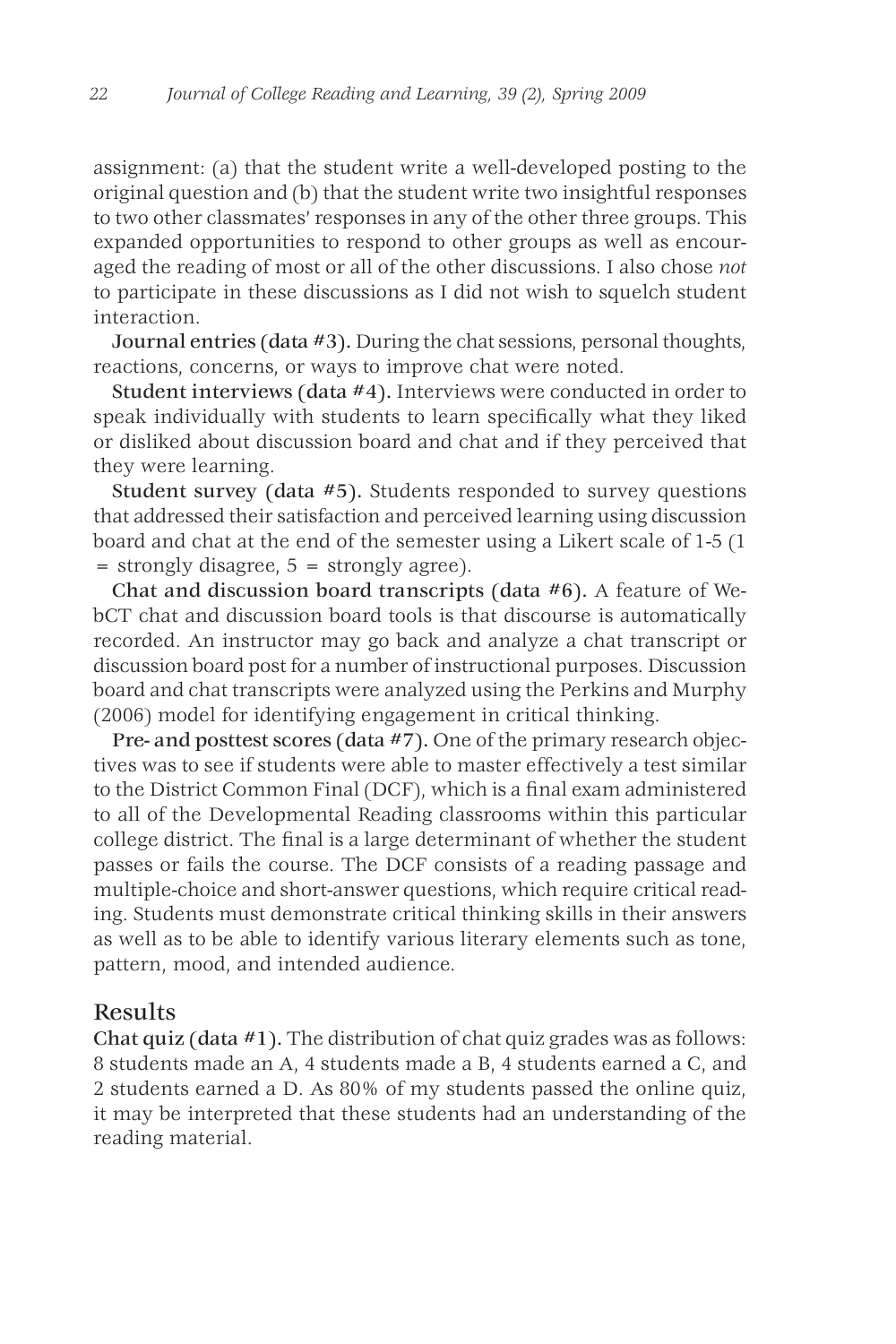| Number of Students | Quiz Grade (out of 20 points) Grade Percentage |      |
|--------------------|------------------------------------------------|------|
| 2                  | 12.0                                           | 60%  |
| $\overline{4}$     | 14.0                                           | 70%  |
| $\overline{4}$     | 16.0                                           | 80%  |
| 6                  | 18.0                                           | 90%  |
|                    | 20.0                                           | 100% |

*Table 2 Quiz Grades for "Making the Grade" Online Quiz*

Discussion board post scores (data #2). The scores from the discussion board posts provided confirmation that most of my students were able to use many of the critical reading skills from the Perkins and Murphy model. The distribution of final grades was as follows: 11 students earned an A, 5 students earned a B, and 2 students earned a C.

| Number of<br>Students | Grade<br>Received | Grade Range | Letter Grade<br>Equivalent |  |
|-----------------------|-------------------|-------------|----------------------------|--|
| 8                     | 25                | $20 - 25$   | A                          |  |
| 3                     | 20                | $20 - 25$   | А                          |  |
| .5                    | 19                | 14-19       | В                          |  |
|                       | 13                | $8 - 13$    |                            |  |

*Table 3 Scores From "Making the Grade" Discussion Posts and Responses*

Journal entries (data #3). From this data, I (a) observed my students' reactions to chat and (b) recorded any indicators of active engagement. What I learned from journal entries supported both my goals:

February 6, 2007, Journal Entry

Wow, lots of grading lately, but have finally put WebCT discussion board and chat to work. The students love it. I've seen more positive reaction coming from chat over discussion board, but overall the students like it. (Burgess, 2006)

Student interviews (data #4). Consider the following questions and comments from the interview with one of my students:

**Melissa (M.):** Do you feel that WebCT has improved the learning community within our classroom?

**Brittany (B.):** Yes. When I get on the discussion board and answer the questions you put on and someone else responds with a comment or says something different than what I say, it helps me to get to know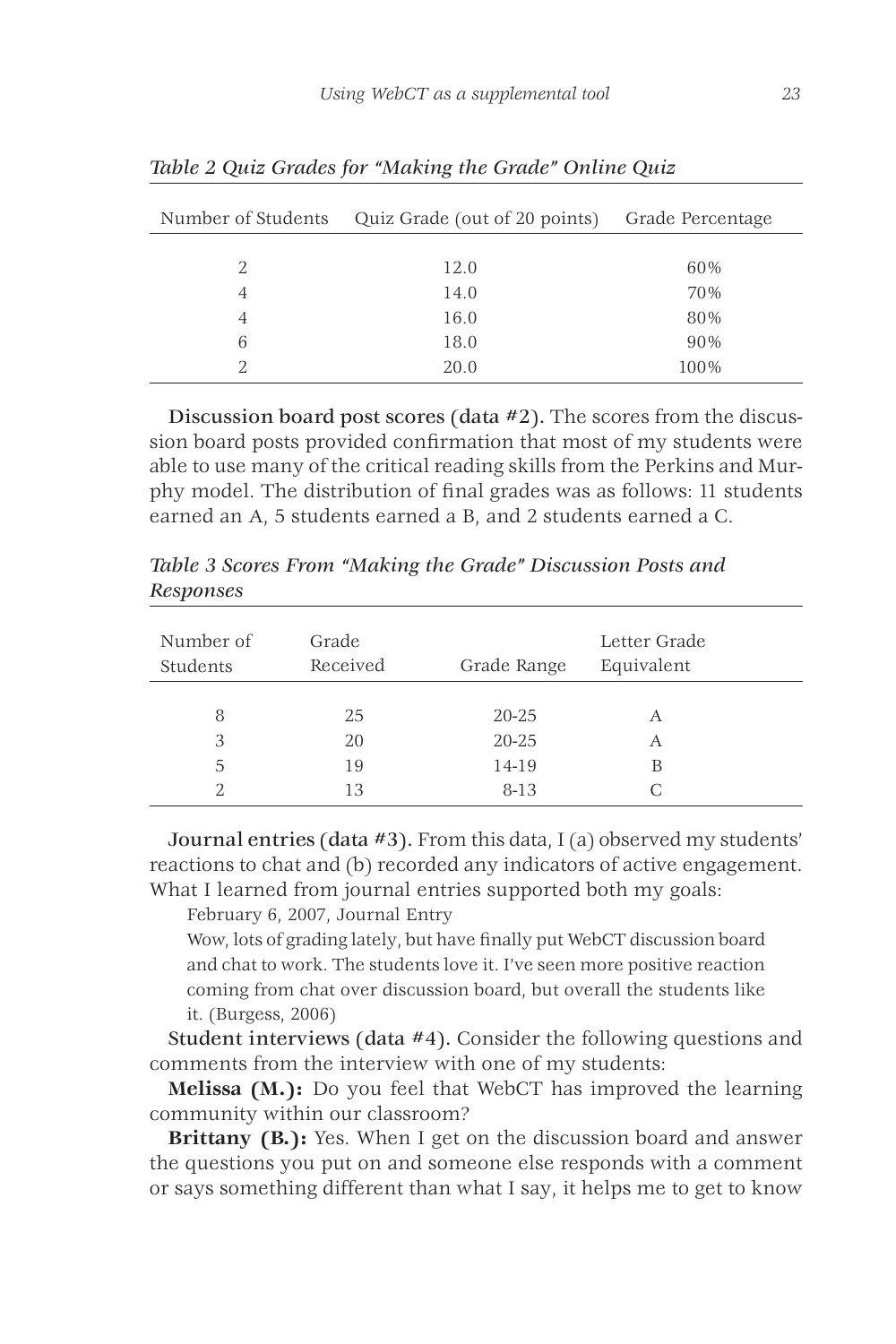them better. I don't talk much in class so I do better by typing it on the computer.

**M.:** When I post discussion questions to WebCT for discussion, do you read the assignment or essay before posting? Why or why not?

**B.:** I do read the essays before putting a post on WebCT because I won't know what to say unless I read the assignment.

**M.:** On the WebCT Discussion Board, do you read other classmates' postings to discussion questions as the assignment asks?

**B.:** Yes, because I am curious to know what they said too. Sometimes I see something that I can relate to and post something back to that person.

**M.:** Do you feel that your motivation to post your responses is high or low, knowing it will be posted for all to see? Please explain.

**B.:** Well, when I know that everyone in class might be reading what I write, it makes me write better. I also want to make sure that I understand the assignment, so I make sure I can understand what I read too.

**M.:** About how many postings do you read?

**B.:** I actually try to read all of them—I like to see what other people wrote.

**M.:** We also use the chat tool to discuss the essays we have read. Do you like this tool? Why or why not?

**B.:** I love getting on chat. At first I'm nervous because I know that I could be asked something that I don't know the answer to, but after a few minutes I get comfortable and what I read comes back to me. Sometimes other people ask the same question I was going to ask.

**M.:** Do you prepare for the chat session by reading the essay beforehand? Why?

**B.:** Yes, just like for discussion board. Like I said before with discussion board, I want to know what I'm talking about.

**M.:** When we chat as a group, do you feel you are learning? Specifically, do you feel that you comprehend the essay more by discussing it via this format? Why or why not?

**B.:** Yes, I feel I am learning because I also learn from other people in my group. They may say something about the essay that I hadn't thought of before. I seem to understand more because I ask more questions with chat than I do in the classroom.

Not only is there perceived learning shown in this interview, but there is motivation to know more and to read more through piqued curiosity at "what other people wrote." The collaborative nature of both the WebCT chat and discussion board tools fosters the social aspect of learning, thereby increasing the opportunity to build new knowledge from others or add to preexisting knowledge.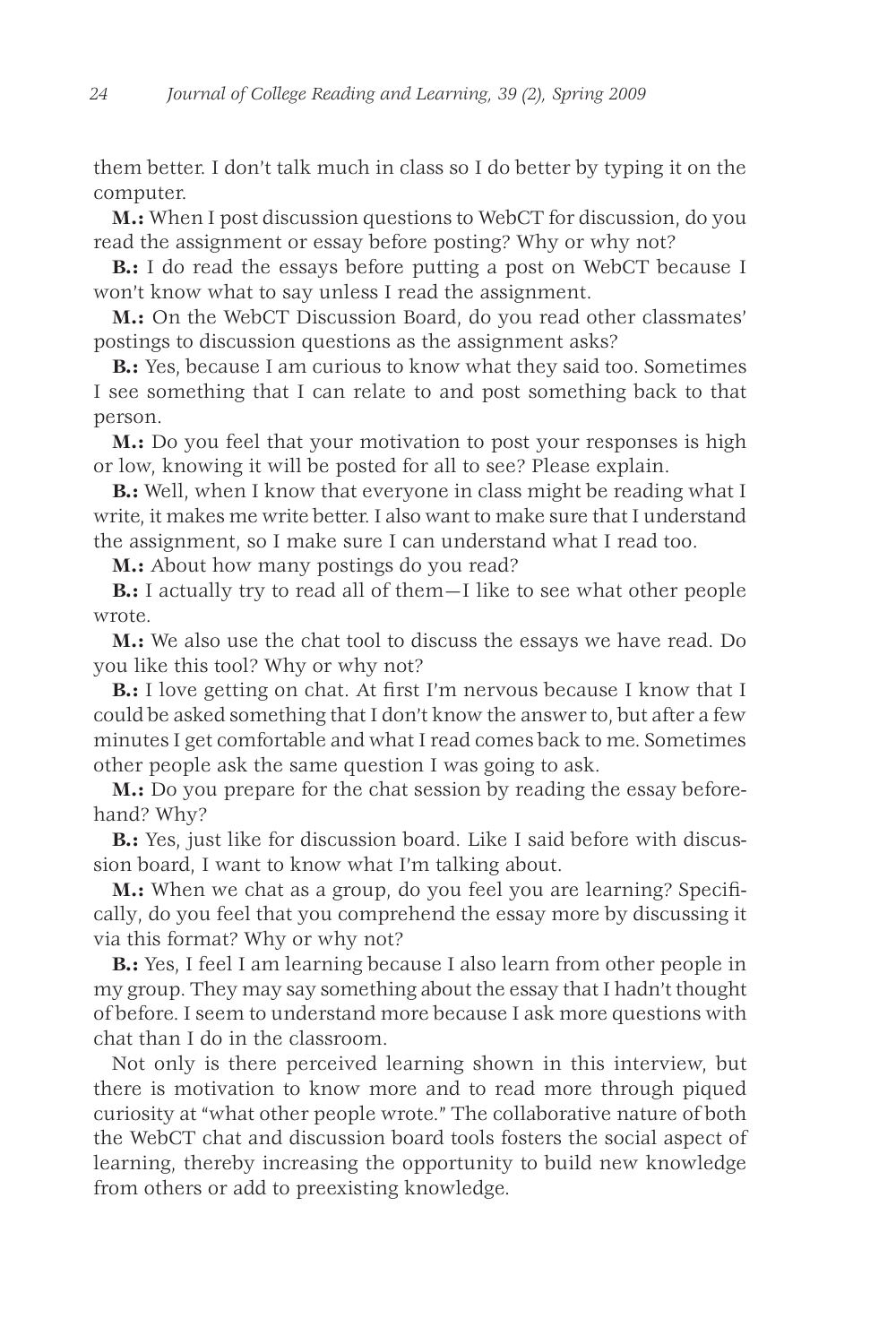Survey (data #5). All 18 participants in this study completed the survey. Table 4 shows the averages of the Likert scale responses.

| Survey of students' perception of WebCT discussion board     |                      |
|--------------------------------------------------------------|----------------------|
| and chat tools                                               | Average <sup>*</sup> |
|                                                              |                      |
| Participation increased scores on practice tests, tests, and | 4.2                  |
| quizzes                                                      |                      |
| Participation increased total course points                  | 4.0                  |
| Participation increased understanding of content             | 4.0                  |
| Participation increased reading comprehension                | 3.8                  |
| Participation increased motivation to read                   | 4.0                  |
| Participation increased understanding of technical as-       |                      |
| pects                                                        | 4.3                  |
| Participation increased interaction with instructor          | 4.1                  |
| Participation increased feeling of community                 | 3.3                  |
| I enjoyed participation in online chat sessions              | 4.4                  |
| I enjoyed participation on the discussion board              | 4.8                  |
| Chat sessions should be used again for this course           | 4.3                  |
| Discussion board should be used again for this course        | 4.0                  |

*Table 4 Survey of Students' Perceptions of WebCT Discussion Board and Chat Tools*

\*Scale 1= Strongly Disagree. 2= Disagree. 3=Unsure. 4=Agree. 5=Strongly Agree.

The results from this survey reflect 100% response rate and also included comments such as "At first the WebCT was a small concern for me. But then as time went on I [became] fairly good with it. Now it's a lot of fun, especially checking out grades, assignments, and chatting with others"; and "I enjoy chat. It's cool! I like when we interact with each other, and talk. It's another side of the teacher, than just [lecturing]."

Chat and discussion board transcripts (data #6). In the chat session covering the reading "Making the Grade," critical thinking was measured in the ongoing discourse with my students. I required that the student attend the chat session, come well equipped with questions and insightful thoughts about the story, and respect others' opinions and thoughts. I was pleasantly surprised that my students went above and beyond in chat sessions by asking each other probing questions, analyzing actions by the characters, and being able to identify key literary elements of the reading: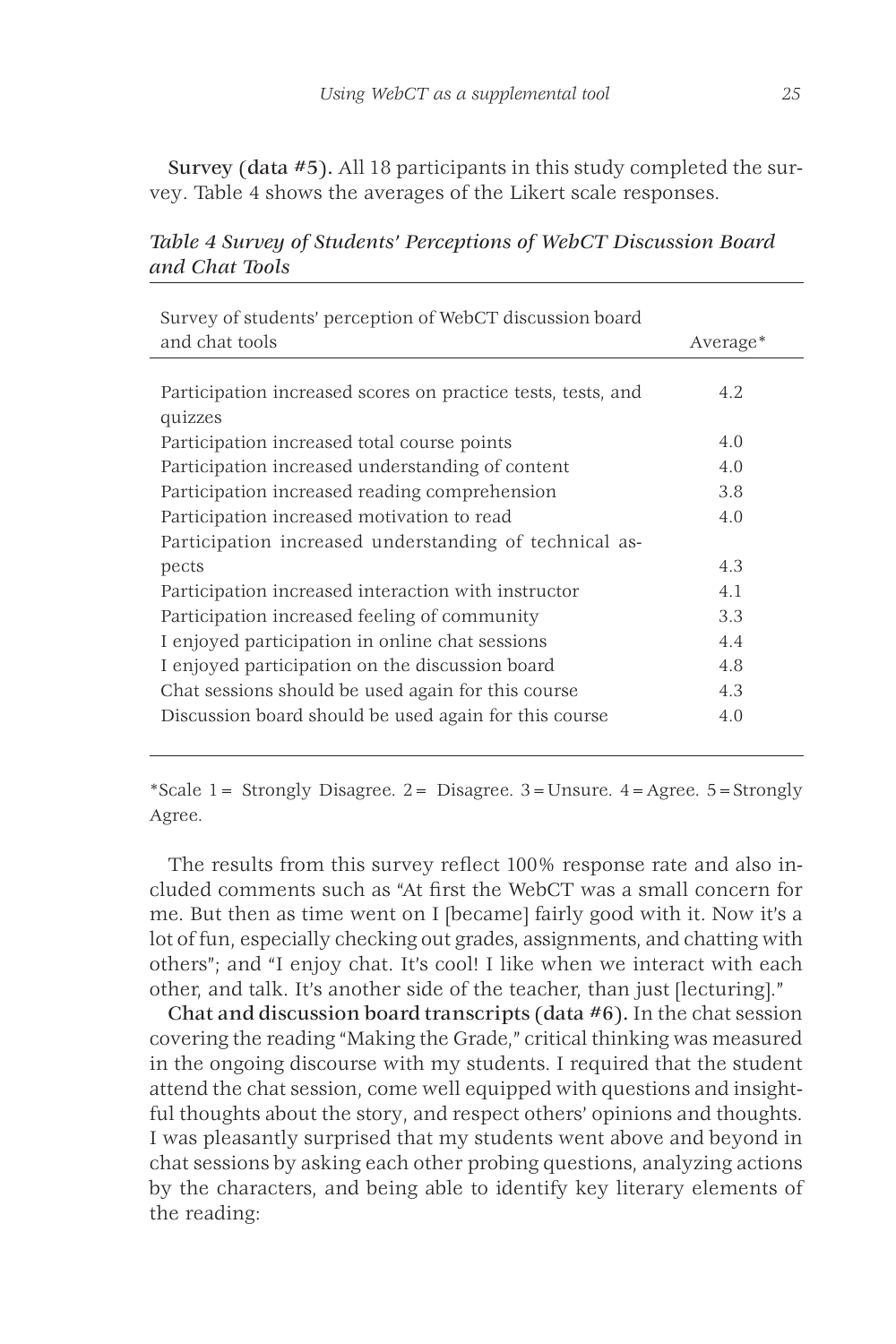**M.:** What does Wiesenfeld think about those students who ask for a higher grade (without really earning it)?

**Betty (B.):** They don't deserve to have a higher grade if they didn't put any effort into [sic] class.

**M:** That's right.

**Susan (S.):** [T]hat they are just asking for a grade when they do not try.

**Nathan (N.):** He thinks that it's sad that hard work is overruled by the sadness of a student.

**(M.):** I don't just hand out grades: I try to be fair...but at the same time, I want you to work for your grade. I am essentially holding you accountable for your own decisions.

**(M.):** According to Wiesenfeld, who is to blame for this "erosion?" Parents? Teachers?

**(N.):** Teachers.

**(B.):** I think it's the students that are to blame.

**(N.):** ...to tell you the truth, it should be both.

The chat session demonstrated comprehension of the story through discourse rich in inquiry and understanding of content as measured by the Perkins and Murphy (2006) model. Connections were made and students demonstrated metacognition by sharing their own beliefs about students asking professors for higher grades without deserving them.

Discussion board transcripts also elicited engagement and critical thinking. To measure critical thinking, I looked for evidence in any of the four categories of Perkins and Murphy's (2006) model for engagement in critical thinking of making connections to previous or current content or to real-life situations. I wanted to see rich and fully developed new ideas, connections, or applications. These higher-order thinking skills coupled with collaborative learning enhanced and supported the learning process. Although I saw many instances of critical thinking in other groups, I decided to use portions of Group 2's initial posts and responses for support. I saw several connections to real-life situations:

Table 5 presents a summary of the critical thinking engagement shown through the discussion board and chat transcripts using the Perkins and Murphy (2006) model for identifying engagement in critical thinking. Participants' engagement is shown by the total number of both discussion board and chat messages.

Descriptive statistics indicated total number of messages (*M* = 7.94,  $SD = 1.86$  and total number of coded units ( $M = 6.89$ ,  $SD = 1.94$ ). Clarification ( $M = 3.10$ ,  $SD = 1.34$ ) and inference ( $M = 2.76$ ,  $SD = 1.09$ ) reported higher responses reflecting critical thinking. Both assessments (*M* = 1.76, *SD* = .75) and strategies (*M* = .71, *SD* = .59) reported lower responses reflecting critical thinking.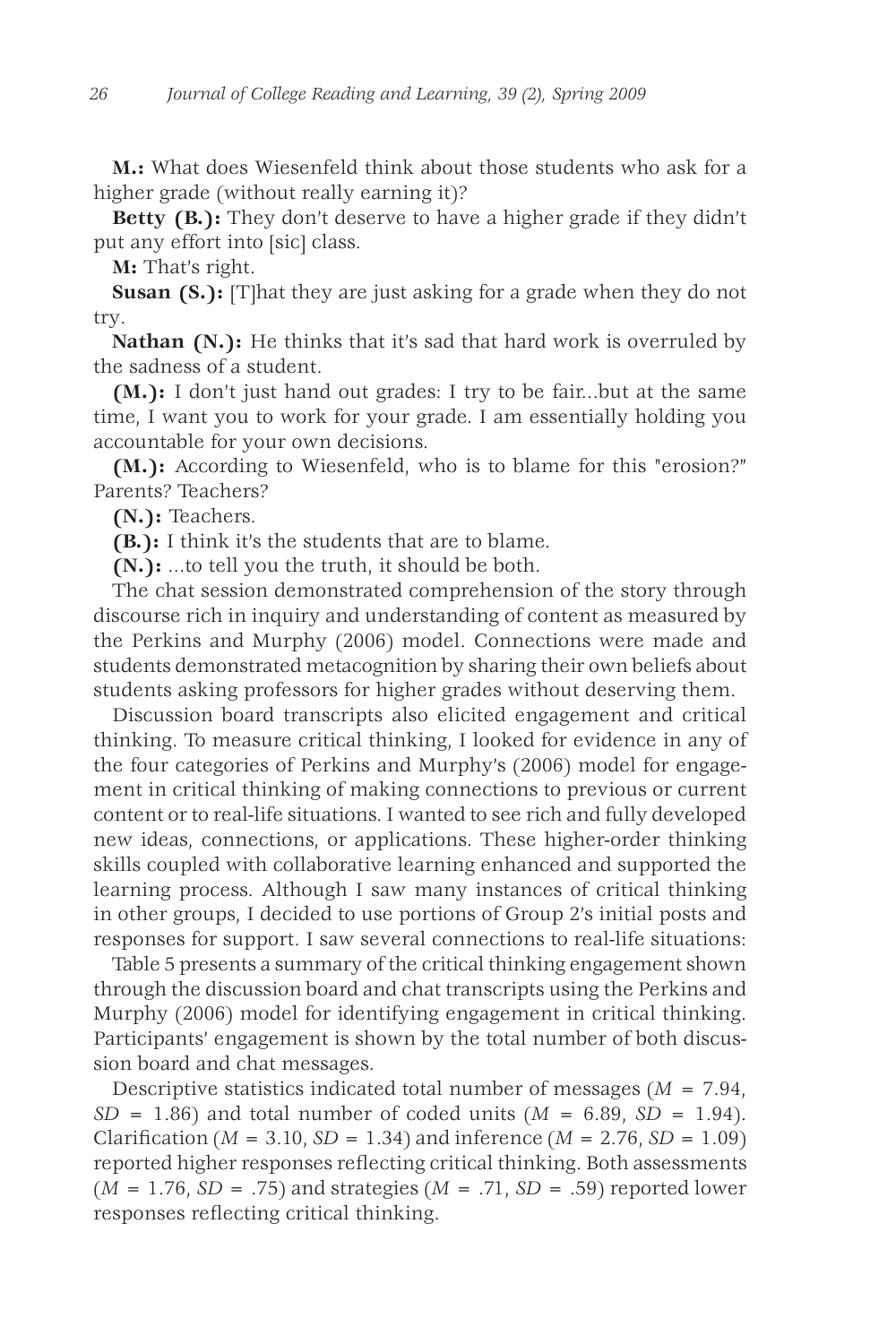| Table 5 Numerical Summary of Participants' Engagement in Critical Thinking |                |         |                |            |                 |                 |                |             |                |                  |               |               |                 |          |               |                |         |          |                                 |
|----------------------------------------------------------------------------|----------------|---------|----------------|------------|-----------------|-----------------|----------------|-------------|----------------|------------------|---------------|---------------|-----------------|----------|---------------|----------------|---------|----------|---------------------------------|
| Participants                                                               |                | $\sim$  | 3 <sup>4</sup> |            | LŊ              | $\circ$         | $\overline{a}$ | $\infty$    | $\circ$        |                  |               |               |                 |          |               |                |         |          | 10 11 12 13 14 15 16 17 18 Mean |
| Total # of messages                                                        | $\overline{a}$ | $\circ$ | $\infty$       | $7\quad12$ |                 | $\overline{a}$  | $^{\circ}$     |             | $\approx$      | $\triangleright$ | G             |               | $\infty$        | $\Box$   | G             | 5              |         | $\infty$ | 7.94                            |
| Total # of coded units                                                     |                | ∞       | $\circ$        |            | 6               |                 |                | $\supseteq$ | $\circ$        | 6                | 4             | 5             | 5               | $\infty$ |               | 4              | ග       | $\sigma$ | 6.89                            |
| % of units coded as<br>clarification                                       |                |         |                |            |                 |                 |                |             | 3              |                  | $\mathcal{L}$ |               |                 | 3        | 3             | 4              | 6       |          | 3.10                            |
| % of units coded as<br>assessment                                          |                | 3       |                |            | $\mathbf{\sim}$ |                 |                |             | 3              |                  |               | $\mathcal{L}$ | $\mathbf{\sim}$ | 3        | $\mathcal{L}$ |                | $\sim$  |          | 1.76                            |
| % of units coded as<br>inference                                           |                | M       |                |            | 3               | $\mathbf{\sim}$ |                |             | $\mathcal{L}$  | 3                |               | 3             |                 | 3        |               | $\mathcal{L}$  |         | 5        | 2.76                            |
| % of units coded as<br>strategies                                          |                |         | $\sim$         | $\circ$    |                 | $\circ$         | $\overline{a}$ |             | $\overline{ }$ |                  | $\circ$       |               | $\circ$         | $\circ$  |               | $\overline{ }$ | $\circ$ | $\circ$  | 71.0                            |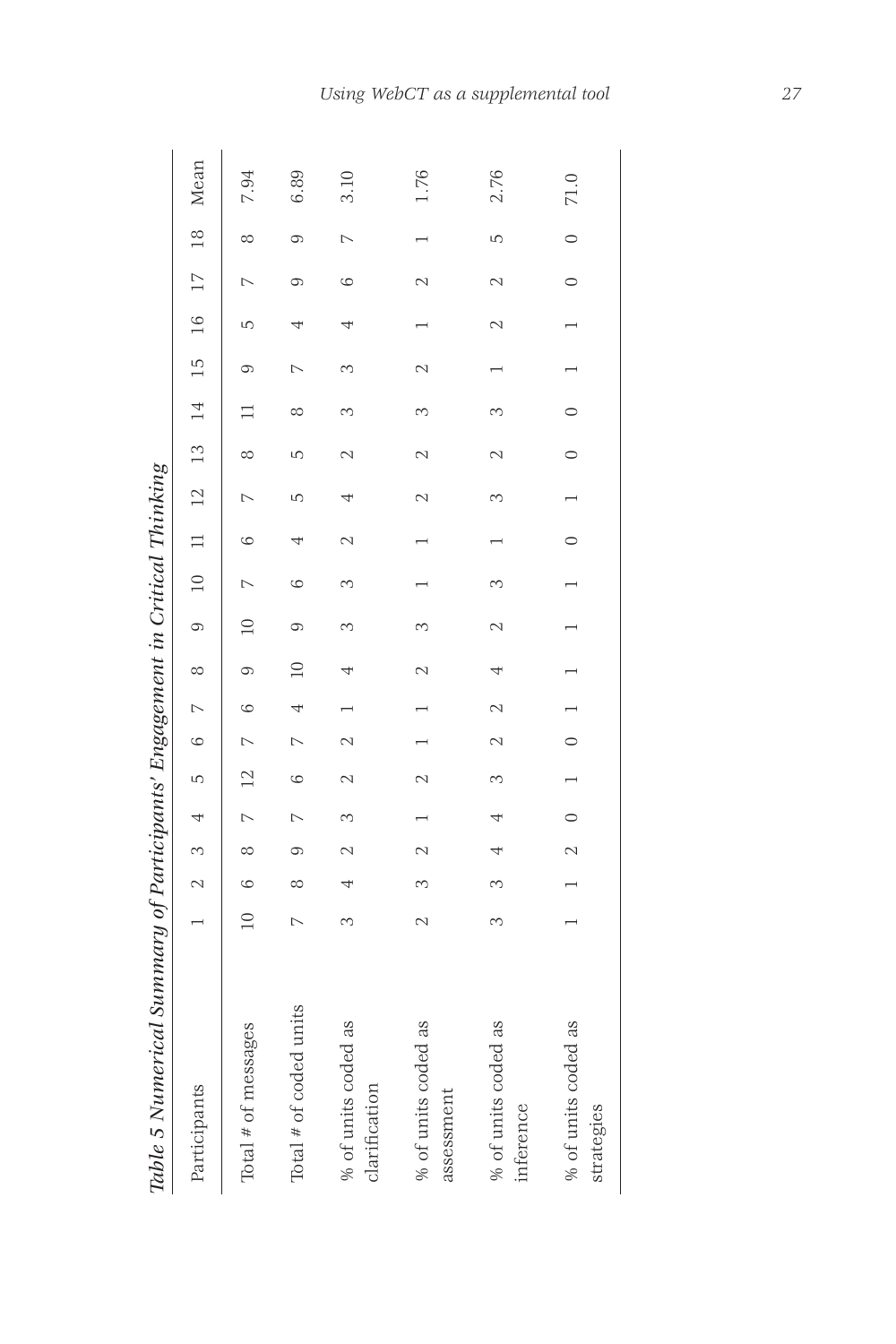|             | Pre-Discussion Board | Post-Discussion Board |
|-------------|----------------------|-----------------------|
|             | <b>Test Score</b>    | <b>Test Score</b>     |
| Student     | (out of $100$ )      | (out of $100$ )       |
|             |                      |                       |
| Student #1  | 75                   | 82                    |
| Student #2  | 78                   | 80                    |
| Student #3  | 83                   | 85                    |
| Student #4  | 71                   | 83                    |
| Student #5  | 90                   | 95                    |
| Student #6  | 88                   | 89                    |
| Student #7  | 96                   | 98                    |
| Student #8  | 85                   | 83                    |
| Student #9  | 89                   | 92                    |
| Student #10 | 66                   | 69                    |
| Student #11 | 79                   | 84                    |
| Student #12 | 91                   | 93                    |
| Student #13 | 56                   | 60                    |
| Student #14 | 88                   | 90                    |
| Student #15 | 73                   | 74                    |
| Student #16 | 80                   | 83                    |
| Student #17 | 77                   | 85                    |
| Student #18 | 79                   | 81                    |
|             |                      |                       |

*Table 6 Pre-Discussion Board Test Scores vs. Post-Discussion Board Test Scores*

Student 18 demonstrated seven units coded for clarification. Clarification is evidenced in her statement, "You know when you are about to do something wrong and you know that you are going to get into trouble for it, but sometimes it is worth it?" Student 18 also engages in inference when responding to student 4 and further deduces that "even if the mother disapproved of it, the father knew he was going to get caught and he didn't even run from the police. He just wanted his son to spend the night." Student 15 uses strategies when she predicts why the little boy decides to never speak again: "The boy probably won't ever talk again since he cannot forgive his father for kidnapping him. He wants him to know he's mad at him." Student 3's summation on why the father was sent to jail states "the father did the wrong thing and for that he should be punished for kidnapping a child." This summation reflects the inference category.

Pre- and posttest scores (data #7). An examination of the histogram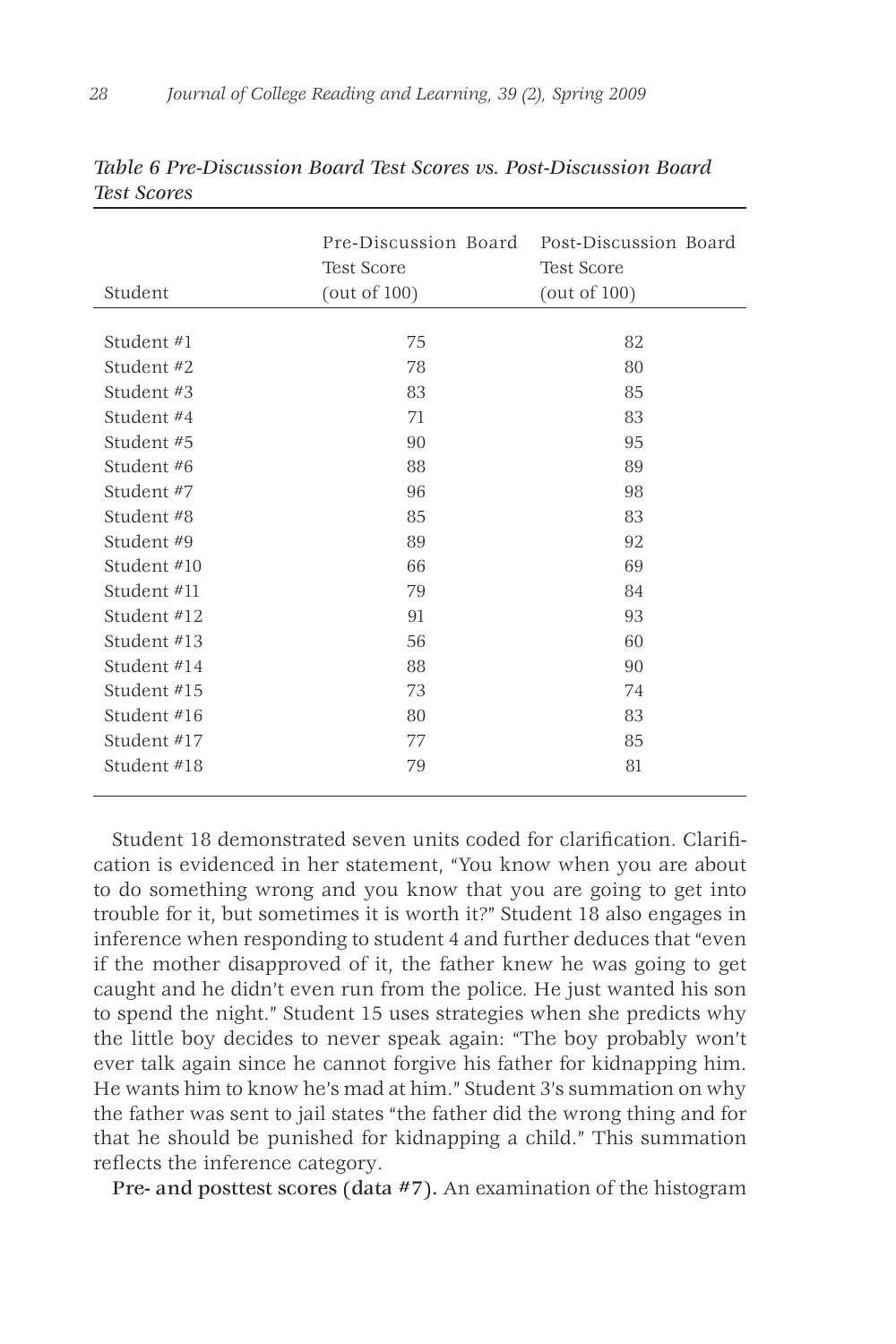pertaining to the pretest scores indicated no serious departure from normality. Specifically, the standardized skewness coefficient and standardized kurtosis coefficients were -1.25 (i.e., -7.25/.54) and 1.74 (i.e., -.93/.54), respectively. Similarly, for posttest scores, the standardized skewness coefficient and standardized kurtosis coefficients were -.70 (i.e.,  $-.73/1.04$ ) and 1.39 (i.e.,  $1.44/1.04$ ), respectively. Because these coefficients fell within the + limits (Onwuegbuzie & Daniel, 2002), a parametric *t*-test was conducted.

The dependent samples *t*-test revealed a statistically significant difference between the pretest and posttest scores,  $t(18) = -4.67$ ,  $p < .0001$ . This difference represents an effect size of .53. Using Cohen's (1988) criteria, this difference represents a moderate effect size. Table 7 presents the means and standard deviations for both pretest and posttest.

*Table 7 Means and Standard Deviations for Pre-Discussion Board Test Scores and Post-Discussion Board Test Scores*

|                 | n  | M     |      |
|-----------------|----|-------|------|
| Pretest Scores  | 18 | 80.22 | 9.88 |
| Posttest Scores | 18 | 83.67 | 9.25 |

## Conclusions and Further Research

This research presented anecdotal evidence that WebCT tools, chat, and discussion board aid in students' critical thinking skills and reading engagement. Motivation to use the chat tool sparked a willingness to know more and to read more. It is likely that motivation and learning are "mutually causal—those who are more motivated to learn learn more, and those who learn more become more motivated" (Richmond, 1990). It comes as no surprise that online communication methods such as chat and discussion board are so much more than electronic communications. They have the potential to be a key means to increase motivation, thereby increasing the desire to learn and to think critically.

Continued research in online developmental learning is important for students and instructors alike. Online learning communities such as WebCT and Blackboard offer an array of tools that could promote literacy skills (both reading and writing) that developmental reading students need (e.g., calendar, blog, wiki). Creating online literature circles via chat sessions may also serve as an interesting method or technique. My hope is that the research I have conducted will shine a positive light on using online learning communities, thereby encouraging more colleges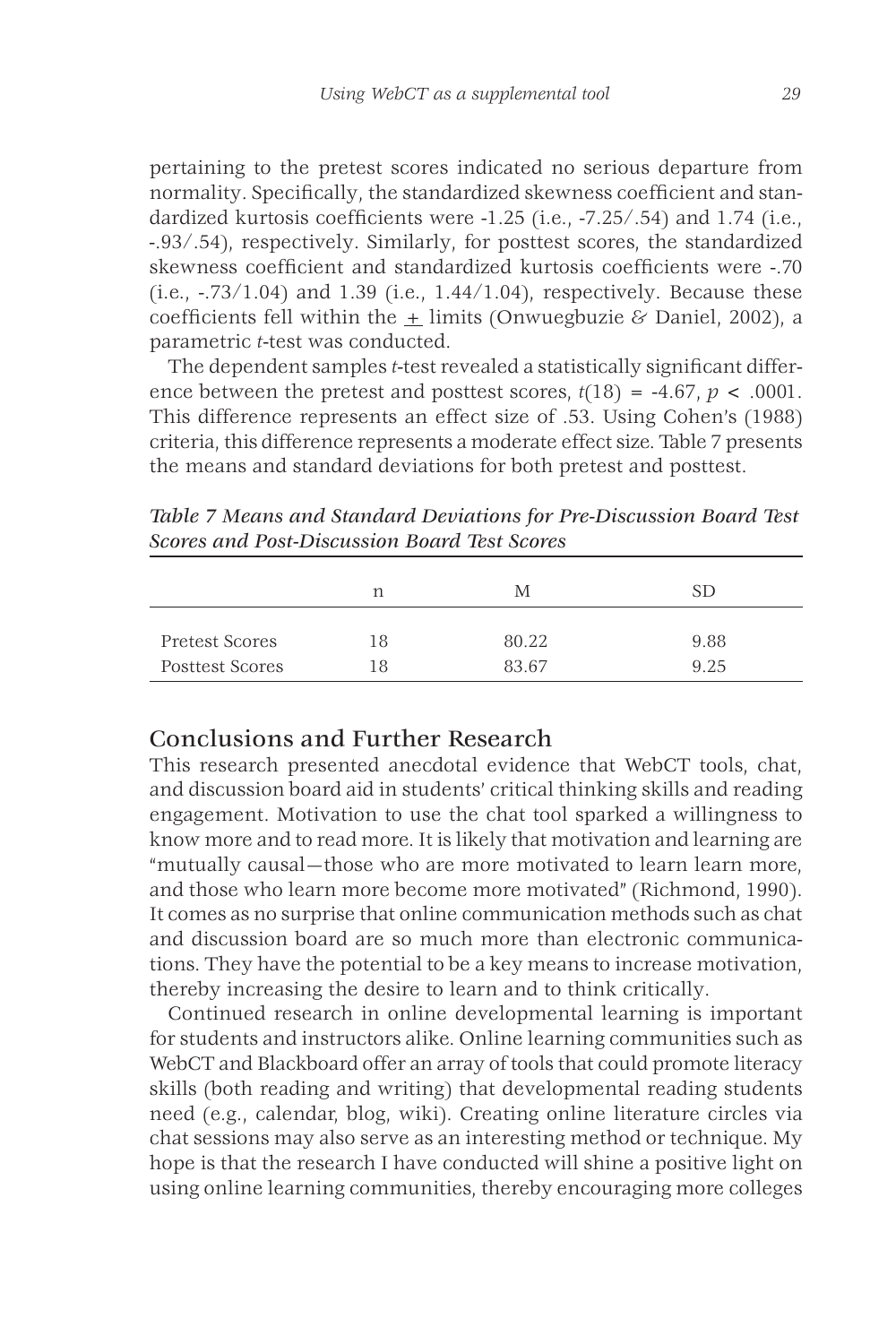and universities to supplement this new literacy. When conducting this research, I also noted that there were a few students who did not favor online learning. Further research could analyze and correlate student perceptions to personality traits.

### References

- Ackley, K. (2001). *Essays from contemporary culture* (4th ed.). Boston: Heinle & Heinle/ Thomson Learning.
- Beeghly, D. (2005). It's about time: Using electronic literature discussion groups with adult learners [Electronic version]. *Journal of Adolescent & Adult Literacy, 49*(1), 23-30.
- Bereiter, C., & Scardamalia, M. (1989). Intentional learning as a goal of instruction. In L. B. Resnick (Ed.), *Knowing, learning, and instruction* (pp. 361-392)*.* Hillsdale, NJ: Erlbaum.
- Boylan, H. (2002). *What Works: Research-Based Practices in Developmental Education*. Boone, NC: Continuous Quality Improvement Network/National Center for Developmental Education, Appalachian State University.
- Burgess, M. L. (2006). [Journal entry in developmental studies classroom]. Unpublished raw data.
- Burgess, M. L. (2007). [Journal entry in developmental studies classroom]. Unpublished raw data.
- Caverly, D. C., Nicholson, S. A., & Radcliffe, R. (2004). The effectiveness of strategic reading instruction for college developmental readers. *Journal of College Reading and Learning*, *35*(1), 25-46.
- Caverly, D. C., & Peterson, C. (2005). Techtalk: Building academic literacy through online discussion forums [Electronic version]. *Journal of Developmental Education, 29*(2), 38-39.
- Conrad, R., & Donaldson, J. (2004). *Engaging the online learner.* San Francisco: Jossey-Bass.
- Cox, S. R., Friesner, D., & Khayum, M. (2003). Do reading skills courses help underprepared readers achieve academic success in college? *Journal of College Reading and Learning*, *33*(2), 170-196.
- D'Eca, T. (2003). *The Use of Chat in EFL/ESL*. Retrieved January 3, 2007 from Berkeley University, TESL-EJ: Teaching English as a Second or Foreign Language Web site: *www.writing.berkeley.edu.*
- Eble, K. (1994). *Craft of teaching: A guide to mastering the professor's art* (2nd edition),

New York: Jossey-Bass*.*

- Elder, L., & Paul, R. (2004). Critical thinking...and the art of close reading*,* part IV. *Journal of Developmental Education*, *28*(2), pp. 36-37.
- Flippo, R. F. (2001). *Reading researchers in search of common ground.* Newark, DE: International Reading Association.
- Frederickson, E., Pickett, A., & Shea, P. (2000). Student satisfaction and perceived learning with on-line courses: Principles and examples from the SUNY Learning Network [Electronic version]. *Journal of Asynchronous Learning Networks, 4*(2).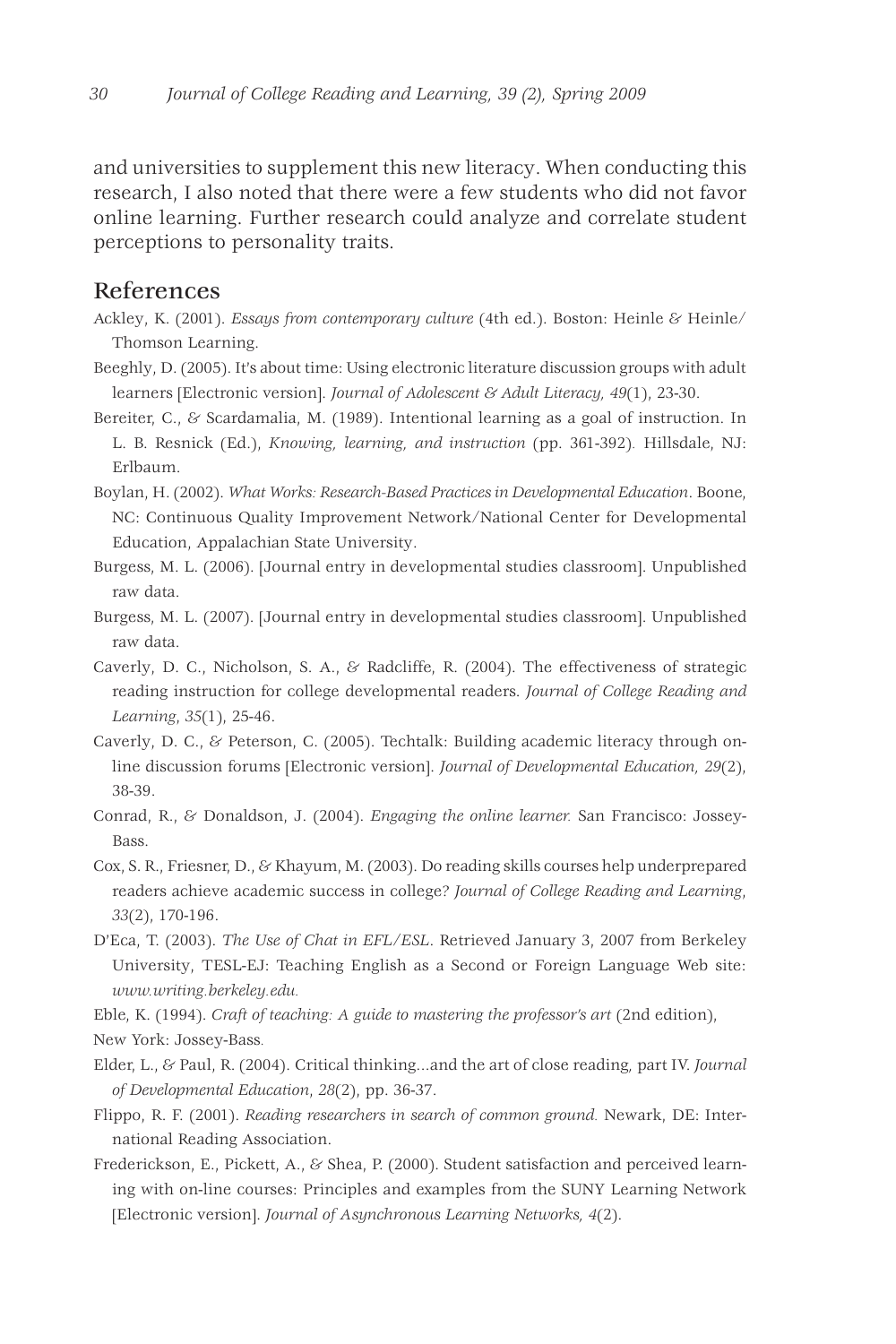- Fry, V., & Ecung, A. (1998). *Views and processes for integrating reading and writing for successful developmental practice*. [Electronic version]. Retrieved December 11, 2007, from *http://www.nade.net/documents/Mono98/mono98.4.pdf.*
- Gambrell, L. (2006). Technology and the engaged literacy learner*.* In M.C. McKenna, L.D. Labbo, R.D. Kieffer, & D. Reinking (Eds.), *International handbook of literacy and technology* (pp. 289-294). Mahweh, NJ: Erlbaum.
- Garnham, C., & Kaleta, R. (2002). Introduction to Hybrid Courses. *Teaching with Technology Today, 8*(10). Retrieved June 18, 2008, from *http://www.uwsa.edu/ttt/articles/garnham.htm.*
- Hasselbring, T. S., Lott, A. C., & Zydney, J. M. (2004). A review of technology-based approaches for reading instruction. [Electronic version]. *Tools for researchers and vendors.*  Washington DC: American Institutes for Research.
- Hidi, S., & Anderson, V. (1992). Situational interest and its impact on reading and expository writing. In K.A. Renninger, S. Hidi, & A Krapp (Eds.), *The role of interest in learning and development* (pp. 3-26). Hillsdale, NJ: Erlbaum.
- Johnston, J.*,* Killion, J., & Oomen, J. (2005). Student satisfaction in the virtual classroom*. The Internet Journal of Allied Health Sciences and Practice*, *3*. Retrieved January 26, 2006, from *http://ijahsp.nova.edu/articles/vol3num2/Johnston%20-%20Printer%20Version.pdf.*
- Krech, P. (2001). Developing writers using technology. *2001: A Developmental Odyssey*. (Monograph) Warrensburg, MO: NADE.
- Lavin, D., & Hyllegard, D. (1996). *Changing the odds: Open admissions and the life changes of the disadvantaged* [Electronic version]. New Haven, CT: Yale University Press.
- Lee, K. (2007). Online collaborative case study learning. *Journal of College Reading and Learning, 37*(2), 82-100.
- Leu, D. J., Kinzer, C. K., Coiro, J. L., & Commack, D. W. (2004). Toward a theory of new literacies emerging from the Internet and other information and communication technologies. In R.B. Ruddell & N.J. Unrou (Eds.), *Theoretical Models and Processes in Reading* (pp. 1570-1607). Newark DE: International Reading Association.
- Ley, K., & Young, D. B. (1998). Motivation in developmental and regular admission college students. *Research and Teaching in Developmental Education, 14*(2), 29**-**39.
- Lindsey-North, J. L. (2000). *Incorporating a course website into teaching: A promising practice especially for teacher education*. (Report no. SP039547). Place of pub.: Wright State University (ERIC Document Reproduction Service No. ED447077).
- Lowery, B. R., & Young, D. B. (1992). Designing motivational instruction for developmental education. *Research and Teaching in Developmental Education*, *9*(1), 29-44.
- Martyn, M. (2003). The hybrid online model. Good practice [Electronic version]. *Educause Quarterly*, *1*, 18-23.
- McCabe, R. H., & Day, P. R., Jr. (1998). *Developmental education: A twenty-first century social and economic imperative.* Mission Viejo, CA: League for Innovation in the Community College, The College Board.
- Moore, R. (2007). Academic motivation and performance of developmental education biology students. *Journal of Developmental Education*, *31*(1), 24-34.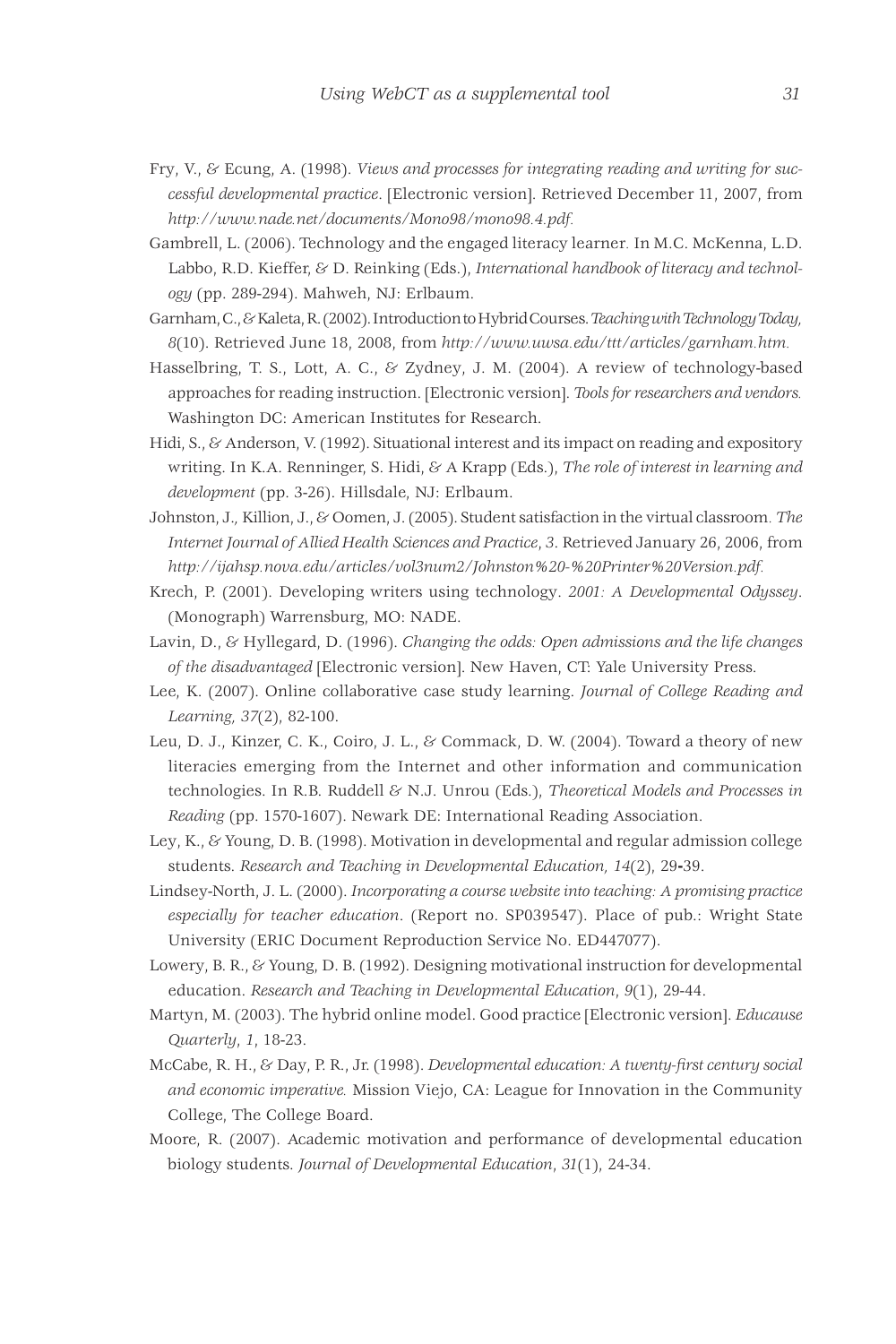- NADE. (2007). Definition of developmental education. Retrieved January 31, 2008, from *http://www.nade.net.*
- National Center for Educational Statistics (NCDE). (2003*). Remedial education at higher institutions in fall 2000* (Report No. NCES 97-584). Washington D.C.: NCDE.
- Onwuegbuzie, A. J., & Daniel, L. G. (2002). Uses and misuses of the correlation coefficient. *Research in the Schools*, *9*(1), 73-90.
- Osterman, P. P. (2005). A comparison of student performance in developmental reading using traditional versus a hybrid model of traditional and online instruction. *Research in Developmental Education, 19*(2), 1-6.
- Pallof, R., & Pratt, K. (2003). *The virtual student: A profile and guide to working with online learners.* San Francisco, CA: Jossey-Bass Publishers.
- Perin, D. (2005). Institutional decision making for increasing academic preparedness in community colleges. *New Direction for Community Colleges, 129*, 27-38.
- Perkins, C., & Murphy, E. (2006). Identifying and measuring individual engagement in critical thinking in online discussions: An exploratory case study. *Educational Technology & Society*, *9*(1), 298-307.
- Petrides, L., Kerglani, A., & Nguyen, L. (2006). Basic Online Education Literature. *League for the Innovation in Community College*. Retrieved on December 12, 2007, from *http://www.league.org/league/projects/beo/files/Literature\_Review.pdf.*
- Pintrich, P. R., & Garcia, T. (1994). Self-Regulated learning in college students: Knowledge, strategies and motivation. In P. R. Pintrich & D. R. Brown (Eds.), *Student motivation, cognition and learning: Essays in honor of Wilbur J. McKeachie* (pp.113-133). Hillsdale, NJ: Erlbaum.
- Quitadamo, I. J., & Brown, A. (2001). Effective teaching styles and instructional design for online learning environments. *National Educational Computing Conference* Chicago, IL.
- Richmond, V. (1990). Communication in the classroom [Electronic version]. *Communication Education, 39,* 183-196.
- Roberson, T., & Klotz, J. (2001, November). *Chat: The missing link in on-line instruction.* Paper presented at the Annual Meeting of the Mid-South Educational Research Association, Little Rock, AR.
- Saxon, D., & Boylan, H. (2004). Characteristics of Community College Remedial Students. From *http://www.ncde.appstate.edu/*
- Scriven, M., & Paul, R. (2004, Month day). *Defining critical thinking*. Retrieved January 26, 2006, from *http://www.criticalthinking.org/*.
- Smith, G., Ferguson, D., & Caris, M. (2001). Teaching college courses online vs. face-toface. *THE Journal*, *28*(9), 18-26.
- Testa, A. (2000). Seven principles for good practice in teaching and technology. In R. A. Cole (Ed.), *Issues in Web-Based pedagogy* (pp. 238-243). Westport, CT: Greenwood Press.
- Texas State Data Center and Office of the State Demographer. (2008, June 19). *Texas population estimates program*., San Antonio, TX: Texas State Data Center and Office of the State Demographer, Institute for Demographic and Socioeconomic